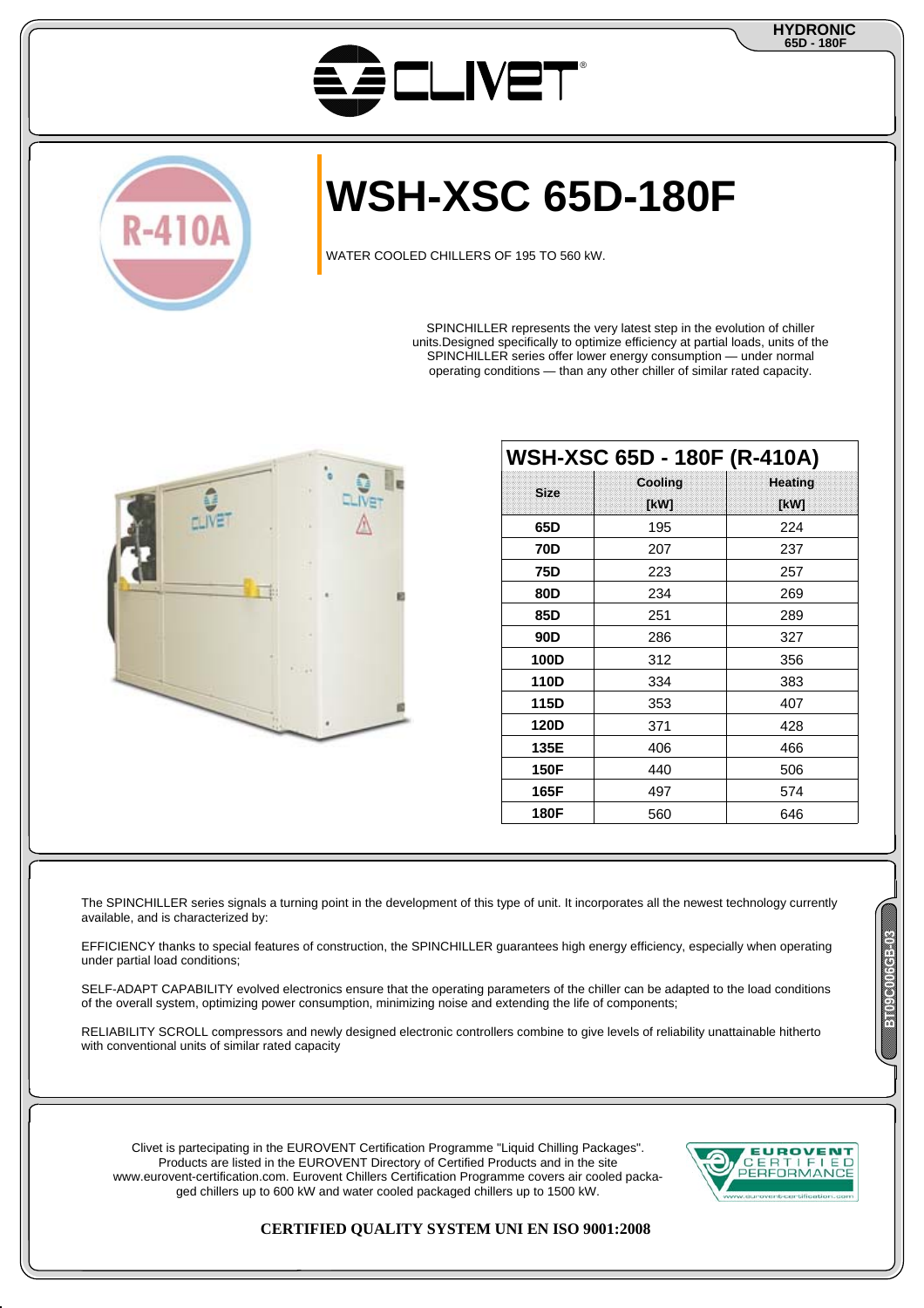#### **Comfort is a human right. Care for the environment is a human duty.**

The SPINCHILLER is an appliance of new conception, designed especially to operate with increasing efficiency as thermal load reduces, yet able to handle the maximum load demand whenever necessary. Because of significant diurnal and seasonal variations in load, chillers must operate for prolonged periods under partial load conditions. A SPINCHILLER unit always ensures conditions of maximum comfort coupled with ultra high efficiency for most of the system's working life, which means a big saving in electrical energy. This reflects the corporate policy of CLIVET, namely: offering fundamental and concrete solutions to help safeguard the well-being of people and their environment. By way of example, here is a seasonal thermal load graph relating to a multi-use building (shops, offices and apartments) located in the Milan area.



#### **SEASONAL THERMAL LOAD** 100%  $90%$ 80% ŠΪ  $70%$ ιš 60% DEMAND 50% 40% LOAD 30% 20%  $10%$  $0%$ MARCH OCTOBER APRIL **MAY** JUNE **JULY** AUGUST SEPTEMBER

#### **MULTIPLE HIGH EFFICIENCY SCROLL COMPRESSORS IN THE SAME COOLING CIRCUIT**

A key aspect of the approach adopted in designing the SPINCHILLER is the notion of equipping a single cooling circuit with a battery of SCROLL compressors, rather than the conventional smaller number of bigger semi-hermetic compressors. This enables the unit to adapt perfectly to the system load by switching the available compressors in and out of operation progressively in response to the demand. The evolved control equipment used with SPINCHILLER units will optimize the activation sequence and balance the operating cycles of the compressors to maximum advantage.



# **RESPONSE TO CHANGING LOAD**

The higher efficiency of the SCROLL compressor and the special constructional features highlight the thermodynamic efficiency of the SPINChiller units. The graph to the side illustrates the extreme smoothness with which capacity delivered is adapted to the demand and shows how, even when not all the compressors are in operation, the efficiency of the SPINChiller remains higher than that of a conventional chiller, ACHIEVING EVEN DOUBLE THE EFFICIENCY WHEN OPERATING AT UNDER 50% LOAD. An advanced control system optimises the operating cycle and the rotation sequence of the compressors, significantly prolonging their service life. To obtain maximum efficiency, the electronic control activates the compressors according to the most favourable ratio between the heat exchange surfaces, so that the condensing and evaporation temperatures are always at the most beneficial values.

#### **HIGH EFFICIENCY AT PARTIAL LOADS**

The unit in an air-conditioning system is selected on the basis of the maximum load the system is designed to handle. In practice however, maximum load conditions account only for a small percentage of the overall operating time, whereas the partial load operation is the true condition in which the unit had to operate. Simulation tests conducted in different buildings have shown that systems operate on average for 90% of total operating time with thermal load lower than 60%. Accordingly, operating efficiency under partial load conditions is a key consideration when selecting a chiller.



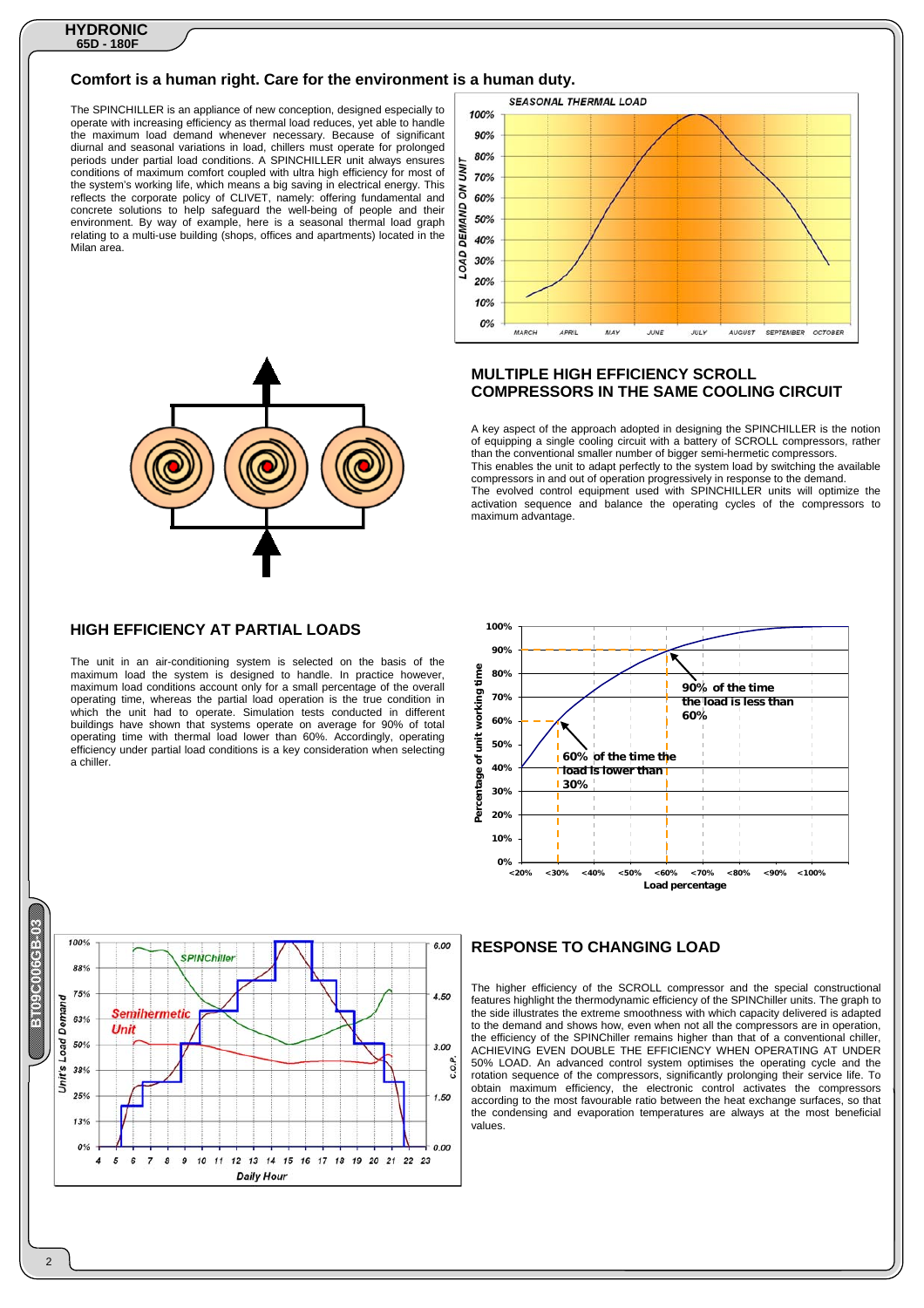# **HIGHER EFFICIENCY GEARED TO OPTIMUM USE OF HEAT EXCHANGE SURFACES**



## **LOW OPERATING COSTS**

Thanks to the various advantages already mentioned, a unit of the SPINCHILLER series can count on levels of efficiency much higher than those of a conventional chiller almost all of the time when in operation. Comparing the electrical power consumption of a SPINCHILLER with that of a conventional chiller of similar rated capacity — operating in the same system the SPINCHILLER delivers a saving of around 38% over the season. These performance values, and unparalleled intrinsic reliability, make the SPINCHILLER an unbeatable option in terms both of pay back and of troublefree operation.

In a traditional chiller operating at reduced load, the electrical power input is greater than the theoretical value (proportional to the cooling capacity delivered) due to friction and dispersion that affect the efficiency of the unit. The SPINCHILLER, on the other hand, consumes less power in percentage terms than the cooling capacity delivered thanks to the possibility of working with exchange surfaces that are oversized in all conditions when the maximum load is not required. This ensures extremely high EER values, higher than any other chiller in the same category.



#### **Modular structure benefits**

Modularity of the refrigerant circuit: the required capacity is not delivered by one large compressor, but rather by a series of smaller capacity scroll compressors, in the same circuit; this allows better response to demand, the use of more reliable and economical standard components, standardisation of production and many other manufacturing and functional advantages. Modularity of the hydronic circuit: the flow-rate of fluid to the evaporator exchanger is controlled by operating a series of pumps in parallel (up to 3); as well as the advantages described above, this solution also allows a "reserve pump", which is less costly because it is smaller or can even be eliminated (a sufficient flow-rate can be temporarily guaranteed even with one pump out of service).



The SPINchiller unit is able to communicate with other units of the CLIVETmaxi programme when installed and connected. All products of the CLIVETmaxi use the CLIVETtalk facility. This allows connected units to engagé in a continuous exchange of information on ambient conditions, and on how to use the information. Each individual unit can control its own operating parameters natively, on the basis not only of the conditions impacting on it directly, but also of those affecting theentire installation. The result is an extremely high level of overall efficiency, as only a fully integrated system of components can deliver.

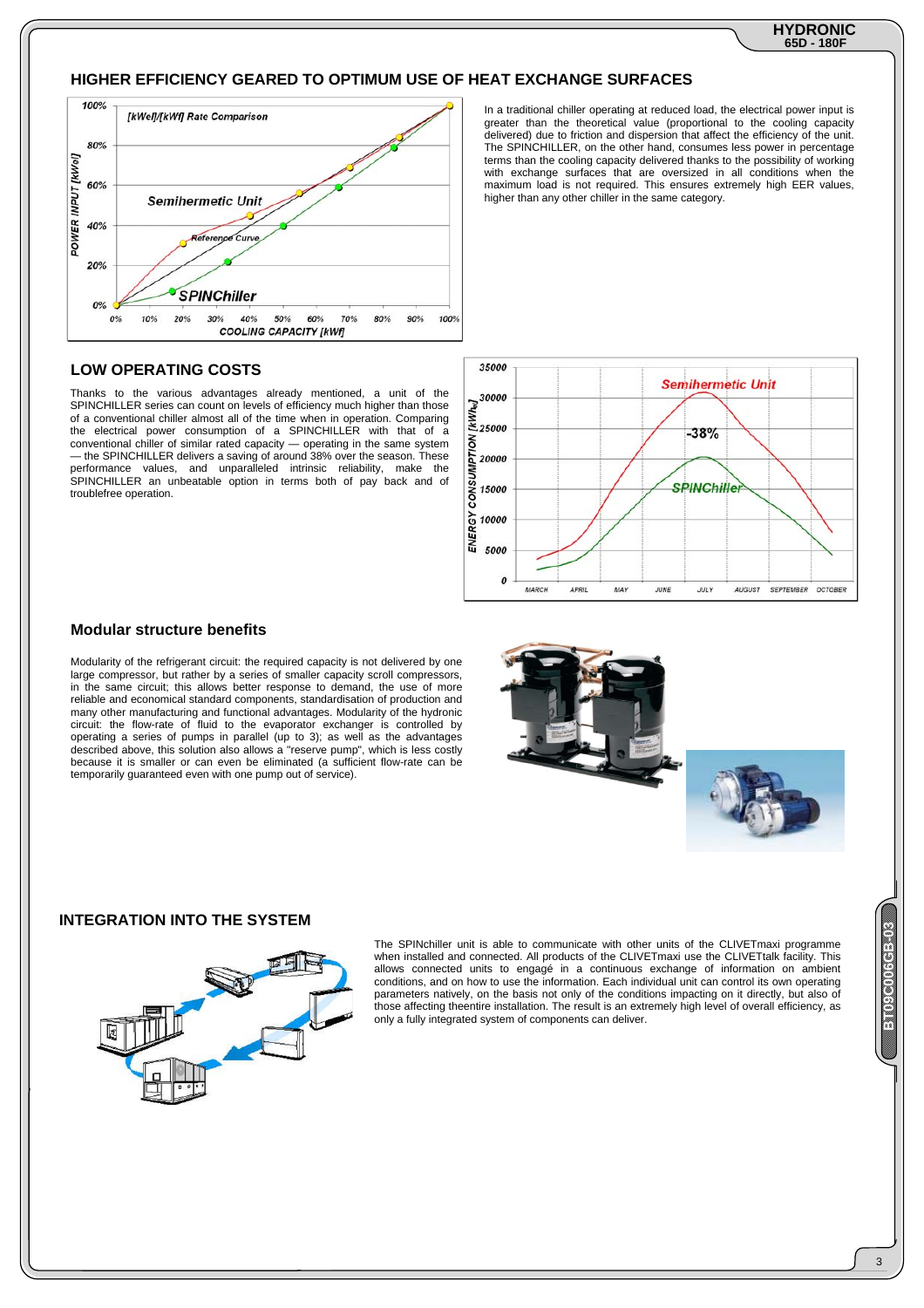# **STANDARD UNIT SPECIFICATIONS**

#### **COMPRESSOR**

Scroll compressor complete with: overload thermal protection, high refrigerant discharge temperature, rubber antivibration mounts, oil charge. A oil heater is automatically switched on at the compressor shut-down to prevent oil dilution by the refrigerant.

#### **STRUCTURE**

The unit is made from a hot galvanised metal plate structure, painted with polyester powder coat RAL9001

#### **INTERNAL EXCHANGER**

Direct expansion heat exchanger, with 316 stainless steel braze-welded plates and large exchange surface, complete with external anti-condensate heat insulation. Two independent alternating water / freon refrigerant circuits, with cross flow to optimize heat exchange; complete with safety differential pressure switch on the water side and antifreeze heater to protect against the risk of freezing.

#### **EXTERNAL EXCHANGER**

Brazed-plate external exchanger in AISI 316 stainless steel for increased surface exchange with external thermal/anticondensate insulation

#### **REFRIGERANT CIRCUIT**

The units are made with independent refrigerant circuits, each with: - replaceable anti-acid solid cartridge dehydrator filter

- sight glass with moisture indicator
- electronic expansion valve (see details further on)
- high pressure switch
- low pressure switch
- low pressure safety valve
- high pressure safety valve
- compressor discharge shut-off valve

#### **ELECTRICAL PANEL**

- The Power Section includes:
- main door lock isolator switch
- isolating transformer for auxiliary circuit power supply
- compressor circuit breaker
- compressor control contactor
- The control section includes:
- proportional + integral water temperature control
- antifreeze protection
- compressor overload protection and timer
- self-diagnosis system with immediate display of the error code
- compressor operating hour display
- remote ON/OFF control
- 
- automatic compressor start rotation control relay for remote cumulative fault signal
- input for demand limit (absorbed power limit according to an external signal 0÷10V or 4÷20mA)
- prealarm function for water anti-ice and high refrigerant gas pressure
- display of the set values, the error codes and the parameter index
- ON/OFF and alarm reset buttons
- interface terminal with graphic display
- electronic for Elfo Control system (optional)

#### **ACCESSORIES**

Steel mesh strainer to be mounted at the exchanger inlet. Should the filter not be installed in the water system, Clivet declines all responsibility and the warranty on the equipment automatically expires .

- Compressor suction shut-off valve
- High and low pressure gauges Hydro Pack (see p.6)
- 
- Anti-ice electric heaters utility side for hydronic group - Phase monitor
- Power factor correction capacitors (cosfi > 0.9)
- Free contacts for compressor state
- Soft starter
- Pressure switch kit, to control the water flow at the external exchanger inlet.
- Standard calibration 3bar, other calibrations availables upon request.
- Modulating two-ways motorized interception valve Microprocessor remote control module
- 
- Set point compensation with 4-20 mA or 0-10 V signal
- 
- Set point compensation with outside temperature probe Set point compensation according to the outside enthalpy
- Data logger (device for the acquisition of status and regulation values, as well as for recording the operation conditions in the surrounding of alarm events) - Master-Slave function
- 
- CAN/LON WORKS serial converter kit
- 
- CAN/MODBUS serial converter kit CAN/BACnet serial converter kit
- Rubber antivibration mounts

#### **TEST**

All the units are factory-tested in specific steps, before shipping them. After the approval, the moisture contents present in all circuits are analyzed, in order to ensure the respect of the limits set by the manufacturers of the different components.



#### **(1) OPERATION**

#### **Operation only cooling (OCO)**

standard

**BECOOR** 

#### **Operation with reversal on water circuit (OHI)**

Version which allows water-water heat pump operation with reversibility on water circuit. It is suitable for the production of civil and industrial hot water.

# **(2) ENERGY RECOVERY**

**Partial energy recovery(D)**  Performed using braze-welded plate exchangers suitable for recovering the

desuperheating heat, up to a maximum of 20% of the total heat of the unit. **Total energy recovery(R)** 

Performed using braze-welded plate exchangers suitable for recovering 100% of the condensing heat for the production of hot water

The heat exchangers also come with a water side protection differential switch

# **(3) LOW TEMPERATURE**

**Water low temperature(B)**  This version allows unit operation in the range of water and glycol mix tem-

peratures between +4 and -8°C. Two Versions are available:

Unit only for low temperatures

- Unit with double set-point operating set-point

(Please contact our Sales office for special conditions)

# **(4) ACOUSTIC CONFIGURATION**

**Standard acoustic configuration(ST)**  See description "STANDARD UNIT SPECIFICATIONS" **Extremely low noise acoustic configuration (EN)**  This configuration is obtained by inserting the compressors in a soundproof enclosure.

#### **(5) APPLICATION Tower water application (T)**

**(6) HEAT EXCHANGERS APPROVALS** 

**Heat exchangers approvals CE = PED (European Testing)(PED) Heat exchangers approvals C = CLIVET (Internal Testing)(CLV)**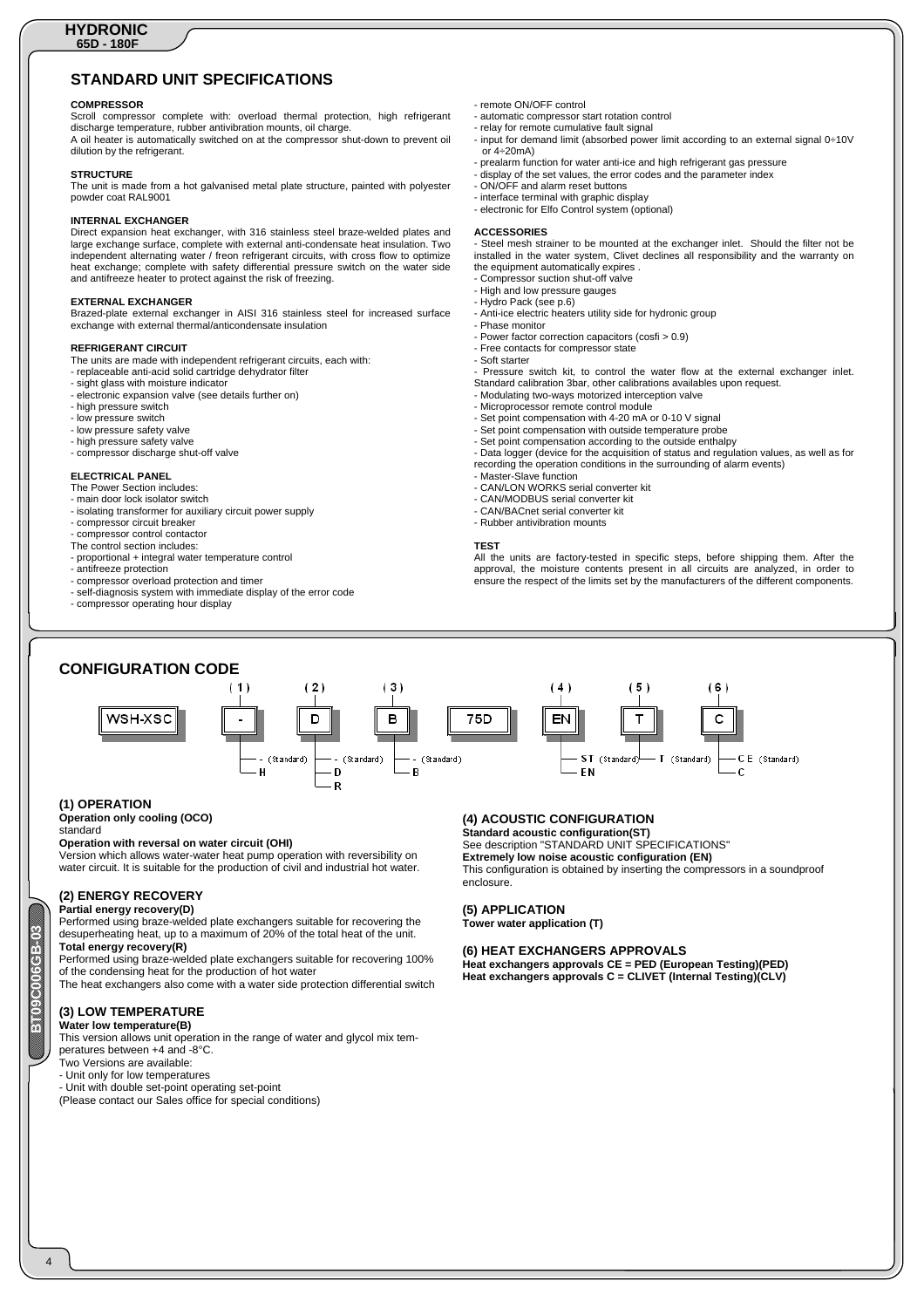|                     | <b>COMPATIBILITY OF WSH-XSC OPTIONS</b>                                                                            |     |     |     |     |     |     |      |      |      |        |        |             |      |             |
|---------------------|--------------------------------------------------------------------------------------------------------------------|-----|-----|-----|-----|-----|-----|------|------|------|--------|--------|-------------|------|-------------|
| <b>OPTIONS</b>      | <b>DESCRIPTION</b>                                                                                                 | 65D | 70D | 75D | 80D | 85D | 90D | 100D | 110D | 115D | 120D   |        | 135E   150F | 165F | <b>180F</b> |
| IO + ST             | Outdoor installation, Standard acoustic configuration,                                                             | ∞   | ⊗   | ∞   | ⊗   | ∞   | ⊗   | ∞    | ∞    | ⊗    | ∞      | ⊗      | ⊗           | ∞    | ⊗           |
| 10 + EN             | Outdoor installation, Extremely low noise acoustic configuration,                                                  | ✔   | ✔   | ✔   | ✔   | ✔   | ✔   | ✔    | ✔    | ✔    | ✔      | ✔      | ✔           | ✔    | ✔           |
| D+R                 | Partial energy recovery, Total energy recovery,                                                                    | ∞   | ⊗   | ⊗   | ∞   | ၓ   | ∞   | ⊗    | ⊗    | ∞    | ၓ      | ∞      | ⊗           | ⊗    | ⊗           |
| D + 2PM             | Partial energy recovery, Hydropack with 2 pumps,                                                                   | ⊗   | ⊗   | 03  | ∞   | ⊗   | ∞   | 0    | ⊗    | ⊗    | ⊗      | ⊗      | ⊗           | ⊗    | ⊗           |
| D + 3PM             | Partial energy recovery, Hydropack with 3 pumps,                                                                   | ၓ   | ⊗   | ⊗   | ၓ   | ၓ   | ၑ   | ⊗    | ⊗    | ၓ    | ၓ      | ၓ      | ⊗           | ೞ    | ⊗           |
| D + 2PMS            | Partial energy recovery, Hydropack source side with 2 pumps,                                                       | ၑ   | ⊗   | ⊗   | ⊗   | ⊗   | ∞   | ⊗    | ⊗    | ⊗    | ⊗      | ⊗      | ⊗           | ⊗    | ⊗           |
| $[D + 3PMS]$        | Partial energy recovery, Hydropack source side with 3 pumps,                                                       | ၓ   | જી  | ⊗   | ၓ   | ⊗   | ⊗   | ⊗    | ⊗    | ⊗    | ⊗      | ⊗      | ⊗           | ⊗    | ⊗           |
| $R + 2PM$           | Total energy recovery, Hydropack with 2 pumps,                                                                     | ၓ   | ⊗   | ⊗   | ၓ   | ၓ   | ၓ   | ⊗    | ⊗    | ∞    | ၓ      | ∞      | ⊗           | ⊗    | ⊗           |
| $R + 3PM$           | Total energy recovery, Hydropack with 3 pumps,                                                                     | ⊗   | ⊗   | ⊗   | ⊗   | ⊗   | ⊗   | ⊗    | ⊗    | ⊗    | ⊗      | ⊗      | ⊗           | ⊗    | ⊗           |
| $R + 2$ PMS         | Total energy recovery, Hydropack source side with 2 pumps,                                                         | ၑ   | ⊗   | ⊗   | ⊗   | ⊗   | ⊗   | ⊗    | ⊗    | ⊗    | ⊗      | ⊗      | ⊗           | 0    | ⊗           |
| $R + 3PMS$          | Total energy recovery, Hydropack source side with 3 pumps,                                                         | ∞   | ⊗   | ⊗   | ⊗   | ⊗   | ∞   | ⊗    | ⊗    | ⊗    | ⊗      | ⊗      | ⊗           | ⊗    | ⊗           |
| 2PM + PUA2          | Hydropack with 2 pumps, 2 poles type A pump,                                                                       | ✔   | ✔   | ✔   | ✔   | ✔   | ✔   | ⊗    | ⊗    | ⊗    | ⊗      | ⊗      | ⊗           | 0    | ⊗           |
| 2PM + PUB2          | Hydropack with 2 pumps, 2 poles type B pump,                                                                       | ✔   | ✓   | ✔   | ✔   | ✔   | ✓   | ✔    | ⊗    | ⊗    | ⊗      | ⊗      | ⊗           | ⊗    | ⊗           |
| 2PM + PUC2          | Hydropack with 2 pumps, 2 poles type C pump,                                                                       | ✔   | ✓   | ✓   | ✔   | ✓   | ✔   | ✓    | ✓    | ⊗    | ⊗      | ⊗      | ⊗           | 0    | ⊗           |
| 2PM + PUD2          | Hydropack with 2 pumps, 2 poles type D pump,                                                                       | ✔   | ✔   | ✔   | ✔   | ✔   | ✔   | ✔    | ✔    | ⊗    | ⊗      | ⊗      | ⊗           | ⊗    | ⊗           |
| 2PM + PUE2          | Hydropack with 2 pumps, 2 poles type E pump,                                                                       | ✔   | ✔   | ✓   | √   | ✔   | ✔   | ✔    | ✔    | ⊗    | ⊗      | ⊗      | ⊗           | ⊗    | ⊗           |
| 2P1SB + PUA2        | Hydropack with 2 pumps + 1 in stand-by, 2 poles type A pump,                                                       | ✔   | ✔   | ✔   | ✔   | ✔   | ✔   | ⊗    | ⊗    | ၓ    | ⊗      | ⊗      | ⊗           | ၓ    | ⊗           |
| 2P1SB + PUB2        | Hydropack with 2 pumps + 1 in stand-by, 2 poles type B pump,                                                       | ✔   | ✔   | ✔   | ✔   | ✔   | ✔   | ✓    | ⊗    | ၓ    | ⊗      | ⊗      | ⊗           | ⊗    | ⊗           |
| 2P1SB + PUC2        | Hydropack with 2 pumps + 1 in stand-by, 2 poles type C pump,                                                       | ✓   | ✓   | ✓   | ✔   | ✓   | ✓   | ✓    | ✓    | Ø    | ⊗      | ∞      | ⊗           | Ø    | ⊗           |
|                     |                                                                                                                    | ✔   | ✔   | ✓   | ✔   | ✔   | ✓   | ✔    | ✓    | 0    |        | ⊗      |             |      | ⊗           |
| 2P1SB+PUD2          | Hydropack with 2 pumps + 1 in stand-by, 2 poles type D pump,                                                       | ✔   | ✓   | ✓   | ✔   | ✔   | ✓   | ✓    | ✓    | ∞    | ⊗      |        | ⊗           | 0    |             |
| 2P1SB+PUE2          | Hydropack with 2 pumps + 1 in stand-by, 2 poles type E pump,                                                       | ✔   | ✓   | ✓   | ✔   | ✓   | ✔   | ✓    | ✓    | ✔    | ⊗<br>✓ | ∞<br>✓ | ⊗<br>✓      | 0    | ∞           |
| 3PM + PUA2          | Hydropack with 3 pumps, 2 poles type A pump.                                                                       |     |     |     |     |     |     |      |      |      |        |        |             | 0    | ⊗           |
| 3PM + PUB2          | Hydropack with 3 pumps, 2 poles type B pump,                                                                       | ✔   | ✓   | ✓   | ✔   | ✓   | ✔   | ✔    | ✓    | ✔    | ✓      | ✓      | ✓           | ✔    | ⊗           |
| 3PM + PUC2          | Hydropack with 3 pumps, 2 poles type C pump,                                                                       | ✔   | ✓   | ✓   | ✓   | ✓   | ✔   | ✓    | ✓    | ✓    | ✓      | ✓      | ✓           | ✓    | ⊗           |
| 3PM + PUD2          | Hydropack with 3 pumps, 2 poles type D pump,                                                                       | √   | ✔   | ✓   | ✔   | ✔   | ✔   | ✓    | ✓    | ✓    | ✓      | ✔      | ✓           | ✓    | ✓           |
| 3PM + PUE2          | Hydropack with 3 pumps, 2 poles type E pump.                                                                       | ✔   | ✔   | ✓   | ✔   | ✓   | ✔   | ✔    | ✓    | ✓    | ✓      | ✔      | ✓           | ✓    | ✓           |
| 2PMS + PUA2         | Hydmpack source side with 2 pumps, 2 poles type A pump,                                                            | ✔   | ✓   | ✓   | ✔   | ⊗   | ⊗   | ⊗    | ⊗    | ∞    | ၜ      | ⊗      | ⊗           | 0    | ⊗           |
| 2PMS+PUB2           | Hydropack source side with 2 pumps, 2 poles type B pump,                                                           | ✔   | ✓   | ✓   | ✔   | ✓   | ⊗   | ⊗    | ⊗    | ⊗    | ⊗      | ⊗      | ⊗           | ⊗    | ⊗           |
| 2PMS+PUC2           | Hydropack source side with 2 pumps, 2 poles type C pump,                                                           | ✔   | ✔   | ✓   | ✔   | ✓   | ⊗   | ⊗    | 0    | ⊗    | ⊗      | ⊗      | ⊗           | 03   | ⊗           |
| 2PMS+PUD2           | Hydropack source side with 2 pumps, 2 poles type D pump,                                                           | ✔   | ✔   | ✔   | ✔   | ✓   | ∞   | 0    | ⊗    | ⊗    | ⊗      | ⊗      | ⊗           | 0    | ⊗           |
| 2PMS+PUE2           | Hydropack source side with 2 pumps, 2 poles type E pump,                                                           | ✓   | ✔   | ✔   | ✔   | ✓   | ∞   | 0    | 0    | ⊗    | ⊗      | ⊗      | 0           | 0    | ⊗           |
| 2P1SBS + PUA2       | Hydropack source side with 2 pumps + 1 in stand-by, 2 poles type A<br>pump                                         | ✓   | ✔   | ✓   | ✔   | ⊗   | ⊗   | ⊗    | ⊗    | ⊗    | ⊗      | ⊗      | ⊗           | 03   | ⊗           |
| 2P1SBS + PUB2       | Hydropack source side with 2 pumps + 1 in stand-by, 2 poles type B<br>pump                                         | ✓   | ✔   | ✔   | ✔   | ✓   | ⊗   | 0    | ⊗    | ၓ    | ⊗      | 8      | ⊗           | 0    | ⊗           |
| 2P1SBS + PUC2       | Hydropack source side with 2 pumps + 1 in stand-by, 2 poles type C<br>pump,                                        | ✔   | ✔   | ✓   | ✔   | ✓   | ⊗   | ⊗    | ⊗    | ⊗    | ⊗      | ⊗      | ⊗           | 03   | ⊗           |
| 2P1SBS + PUD2       | Hydropack source side with 2 pumps + 1 in stand-by, 2 poles type D<br>pump.                                        | ✔   | ✔   | ✔   | √   | ✓   | ⊗   | ⊗    | ⊗    | ⊗    | ⊗      | ⊗      | ⊗           | ⊗    | ⊗           |
| 2P1SBS + PUE2       | Hydropack source side with 2 pumps + 1 in stand-by, 2 poles type E<br>pump                                         |     |     | ✓   |     |     | ⊗   | ⊗    | 0    | 0    | ⊗      | ⊗      | ⊗           | 0    | ⊗           |
| 3PMS+PUA2           | Hydropack source side with 3 pumps, 2 poles type A pump,                                                           |     |     |     |     |     |     |      |      | v    |        | ၑ      | ၓ           | ၓ    | ၑ           |
| 3PMS+PUB2           | Hydropack source side with 3 pumps, 2 poles type B pump,                                                           |     | ✔   | ✔   | ✔   | ✔   | ✔   | ✔    | ✓    | ✔    | ✔      | ✔      | ⊗           | ⊗    | ⊗           |
| 3PMS+PUC2           | Hydropack source side with 3 pumps, 2 poles type C pump,                                                           |     | ✓   | ✓   | ✔   | ✔   | ✓   | ✔    | ✓    | ✔    | ✔      | ✓      | ⊗           | 0    | ⊗           |
| 3PMS + PUD2         | Hydropack source side with 3 pumps, 2 poles type D pump,                                                           | ✓   | ✓   | ✓   | ✔   | ✓   | ✓   | ✓    | ✓    | ✓    | ✓      | ✓      | ✓           | ✓    | ✓           |
| 3PMS+PUE2           | Hydropack source side with 3 pumps, 2 poles type E pump,                                                           | ✔   | ✓   | ✔   | ✔   | ✔   | ✔   | ✔    | ✓    | ✔    | ✔      | ✔      | ✔           | ✓    | ✓           |
| 2PM + CEHU          | Hydropack with 2 pumps. Connection set exchanger with hydronic<br>group (utility side),                            | ✔   | ✔   | ✔   | ✔   | ✔   | √   | ٧    | ✔    | ⊗    | ⊗      | ⊗      | ⊗           | ⊗    | ⊗           |
| 2PMS+ CEHU          | Hydropack source side with 2 pumps, Connection set exchanger<br>with hydronic group (utility side),                | ✓   | ✔   | ✓   | ✔   | ✔   | ✔   | ✓    | ✓    | ⊗    | ⊗      | ⊗      | ⊗           | ⊗    | ⊗           |
| <b>Ізрм + сени</b>  | Hydropack with 3 pumps, Connection set exchanger with hydronic<br>group (utility side).                            | ✔   | ✔   | ✔   |     | ✔   | ✔   | ✓    | ✓    | ✔    | ✓      | ✔      | ✓           | ✔    | ✓           |
| 2PMS+CEHS           | Hydropack source side with 2 pumps, Connection set exchanger<br>with hydronic group (source side),                 | ✔   | ✓   | ✓   | √   | ✓   | ⊗   | ⊗    | ⊗    | ⊗    | ⊗      | ⊗      | ⊗           | ⊗    | ⊗           |
| 2P1SBS + CEHS       | Hydropack source side with 2 pumps + 1 in stand-by, Connection<br>set exchanger with hydronic group (source side), | ✔   | ✔   | ✔   | √   | ✓   | ⊗   | ⊗    | ⊗    | 8    | ⊗      | ⊗      | ⊗           | 0    | ⊗           |
| 3PMS + CEHS         | Hydropack source side with 3 pumps, Connection set exchanger<br>with hydronic group (source side),                 | ✓   | ✔   | ✔   | ✔   | ✓   | ✓   | ✓    | ✓    | ✓    | ✓      | ✓      | ✓           | ✓    | ✓           |
| 2PM + EHU           | Hydropack with 2 pumps, Anti-ice electric heaters utility side for<br>hydranic group.                              | ✔   | ✓   | ✓   | ✔   | ✓   | ✓   | ✓    | ✓    | ⊗    | ⊗      | ⊗      | 0           | 03   | ⊗           |
| <b>2PMS+EHU</b>     | Hydropack source side with 2 pumps, Anti-ice electric heaters utility                                              | ✔   | ✔   | ✔   | ✔   | ✔   | ✔   | ✔    | ✔    | ⊗    | ⊗      | ⊗      | ⊗           | ⊗    | ⊗           |
| 3PM + EHU           | side for hydronic group,<br>Hydropack with 3 pumps, Anti-ice electric heaters utility side for                     | Ý   | ✓   | Ý   | ✔   | ✔   | ✓   | ✓    | Ý    | ✔    | ✓      | ✓      | ✓           | ✓    | ✓           |
| 2PMS+EHS            | hydronic group,<br>Hydropack source side with 2 pumps, Anti-ice electric heaters                                   | ✔   | ✔   | ✔   | ✔   | ✔   | ⊗   | ⊗    | ⊗    | ⊗    | ⊗      | ⊗      | ⊗           | ⊗    | 0           |
| 2P1SBS + EHS        | source side for hydronic group,<br>Hydropack source side with 2 pumps + 1 in stand-by, Anti-Ice                    | ✓   | ✔   | ✓   |     | ✓   | ⊗   | ⊗    | ⊗    | ⊗    | ⊗      | ⊗      | ⊗           | ⊗    | ⊗           |
| 3PMS + EHS          | electric heaters source side for hydronic group,<br>Hydropack source side with 3 pumps, Anti-ice electric heaters  | ✔   | ✔   | ✓   |     | ✓   | ✔   | ✔    | ✓    | ✔    | ✓      | ✔      | ✔           | ✓    | ✔           |
| <b>PFCP + SFSTR</b> | source side for hydronic group,<br>Power factor correction capacitors (cosfi > 0.9), Soft Start,                   | ⊗   | ⊗   | ⊗   | ⊗   | ⊗   | ⊗   | ⊗    | ⊗    | ⊗    | ⊗      | ⊗      | ⊗           | ⊗    | ⊗           |
|                     |                                                                                                                    |     |     |     |     |     |     |      |      |      |        |        |             |      |             |

ENGENINGERY **BT09C006GB-02**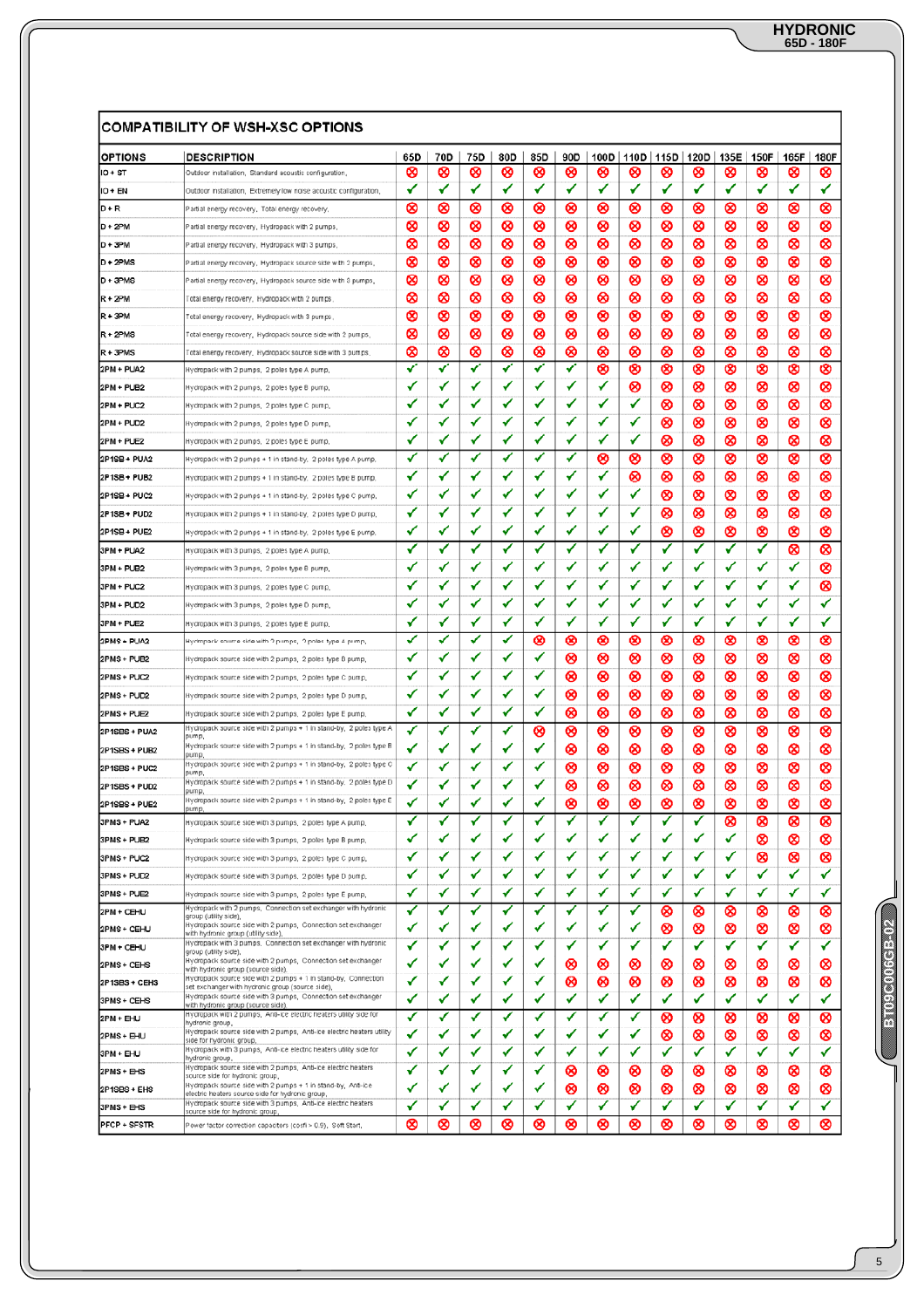#### **Accessory: Hydropack**

#### **New concept of pumping station and reserve pump.**

By equipping the refrigerating units with the Hydropack accessory, the necessary flow capacity/head are provided in different versions according to the plant's potential.

1) HYDROPACK with 2 pumps; for the unit of lower power, the basic solution with 2 pumps can be selected. In case of blockage of a pump, the unit continues to operate normally up to about 60% of the load; this condition is in any case more reliable than the traditional solution with a single-pump of greater power.

2) HYDROPACK with 2 pumps + 1 stand-by; a third back-up pump can be envisaged for total reliability. In this way, the stated water flow capacity is assured. (In fact, in case of faults the third pump comes automatically into operation and the unit's control device signals the blocking of the out-of-order pump).

3) HYDROPACK with 3 pumps,

for units of greater power; with the 3 pumps for this solution always active; the possible blocking of one pump allows in any case the normal operation up to '80% of the load (always with blockage signalling). In this case, a back-up pump can be provided on request (not assembled); and the replacement can be carried out in a few minutes, thanks to the simplicity of the connections envisaged.

Self-adjustment: The modular pumping system makes it possible to automatically reduce the water flow rate if the temperature increases above the operating limit (excluding hydropack with 1 pump). The device is also very useful during start-ups, on weekends and after a long period of inactivity. When the temperature of water in the hydronic circuit is especially high, this prevents undesired shutdowns due to overload resulting in call-outs of service technicians to assist in restarting. The range of available pumps for these units can satisfy the most common system needs. For every size 65D÷180F it is possible to choose among 5 characteristics (A,B,C,D,E) of available head.

#### **Varypack**

**300**

The condenser Hydropack solution is also available with Varypack technology, which permits continuous modulation of the water flow in order to optimize functioning of the refrigeration unit and providing notable energy savings. For operations with partial capacities or medium temperatures, the Varypack selfadjusting algorithm modulates the water flow depending on minimum condensation, which is also made possible thanks to the use of standard electronic expansion valves integrated into the unit microprocessor control. The sophisticated ON/OFF system assisted by pumps also allows limiting pressure surges on the hydraulic line. Varypack also simplifies installation of the refrigeration unit, since expensive 3-way valves for modulating the water flow are not necessary.



**Pump Rated bsorbe powe [kW] Rated absorbe current [A] A 1.00 2.9 B 1.50 3.7 C 1.85 4.6 D 2.20 5.2 E 3.00 6.5 2PA 2.0 5.8** 2PB 3.0 7.4<br>2PC 3.7 9.2 **2PC 3.7 9.2 2PD 4.4 10.4 2PE 6.0 13.0 3PA 3.0 8.7 3PB 4.5 11.1 3PC 5.6 13.8 15.6 3PE 9.0 19.5 Technical Specifications** 

Attention: the evaporator pressure drops have to be taken from the heads represented in these diagrams in order to obtain the available head values. Attention:in case of unit equipped with water filter accessory, the pressure drops of filter must be removed from pump discharge head curves.

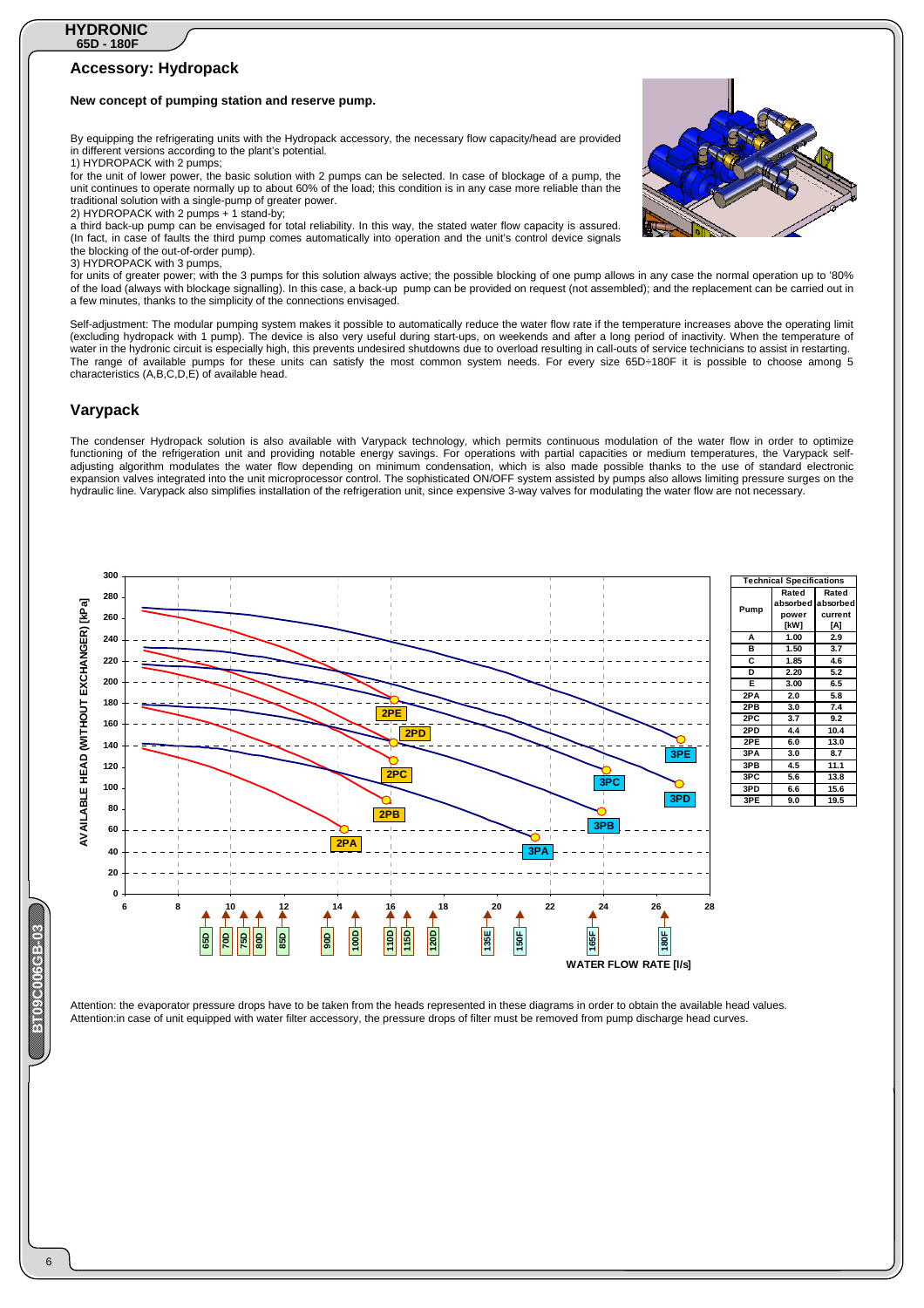#### **65D - 180F HYDRONIC**

#### **Ready to start:**

SpinChiller-units can be supplied with a pumping station on utility side. In this way connection activities are reduced to hydraulic pipe ones and to electric supply.



- superheating in any load condition thus offering a large number of advantages which can be summed up as follows:
- Fast and precise action due to the microprocessor based control with PID algorithms and to the step-motor.
- High energetic efficiency in all conditions, thanks to the reduction of transients, in terms of amplitude and duration, following load variations.
- Extended operating limits of the unit concerning minimum partial load and minimum air temperature at condenser. - Better operating conditions for the compressor, thanks to the lower discharge gas temperature and preventing liquid return and
- insufficient lubrication. - Easy unit set-up, even in special application seen the flexibility of the valve and its control parameters .
- More responsible use of refrigerant as the overall quantity required is smaller.

- Enhanced reliability of the operation of refrigerant circuit due to simplification of its components, to the control of the maximum operating pressure (MOP) and to the individual alarm condition indication.

#### **Transient and effect on superheating**

The instability of the superheating coming from the variation of the capacity supplied is reduced and is rapidly zeroed by the PID control and its fast reaction. This allows a steady operation, within the safety limits, around the most favorable value.



#### **Seasonal efficiency=ESEER**



ESEER: Guarantee in the performance means to be able to plan realistically the energy consumption and then the costs. The ESEER = European Seasonal Energy Efficiency Ratio, contrarily to the simple EER, is calculated as a combination of different operating conditions, which have been recently declared by Eurovent/CEN, in order to demonstrate the chiller efficiency while operating also in off-design conditions, normal in the mid-season.

|   |                  |                | <b>Conditions</b> |                                                                   |          |                |             |
|---|------------------|----------------|-------------------|-------------------------------------------------------------------|----------|----------------|-------------|
|   | Weight<br>$(\%)$ | Load<br>$(\%)$ | Condenser Inlet   | <b>Evaporator Outlet</b><br>Water Temperature   Water Temperature |          |                |             |
|   |                  |                | (°C)              | (°C)                                                              |          |                |             |
|   |                  | 100            | 30                |                                                                   | $EERa =$ | 4.67           | $x 0.03+$   |
|   | 33               | 75             | 26                |                                                                   | $EERb =$ | 5.64           | $x\,0.33+$  |
| c | 41               | 50             | 22                |                                                                   | $EERC =$ | 6.64           | $x 0.41 +$  |
|   | 23               | 25             | 18                |                                                                   | $EERd =$ | 6.76           | $x\,0.23 +$ |
|   |                  |                |                   |                                                                   |          | $ESEER = 6.28$ |             |

Example of calculation referred to unit WSH-XSC 150F ST.

- a,b,c,d, = partial load conditions and air temperature used for the ESEER calculation.

-Weight % = space of time during which the unit works at the described conditions (used in the weighted sum).

-Load % = partialization of the unit drop (referred to nominal capacity).

-Air temperature = condensate coil intake air temperature.

-Water temperature = evaporator water temperature.

-EERa,b,c,d = EER calculated according to the partial load conditions

**BBC0000069B**-03

Contractions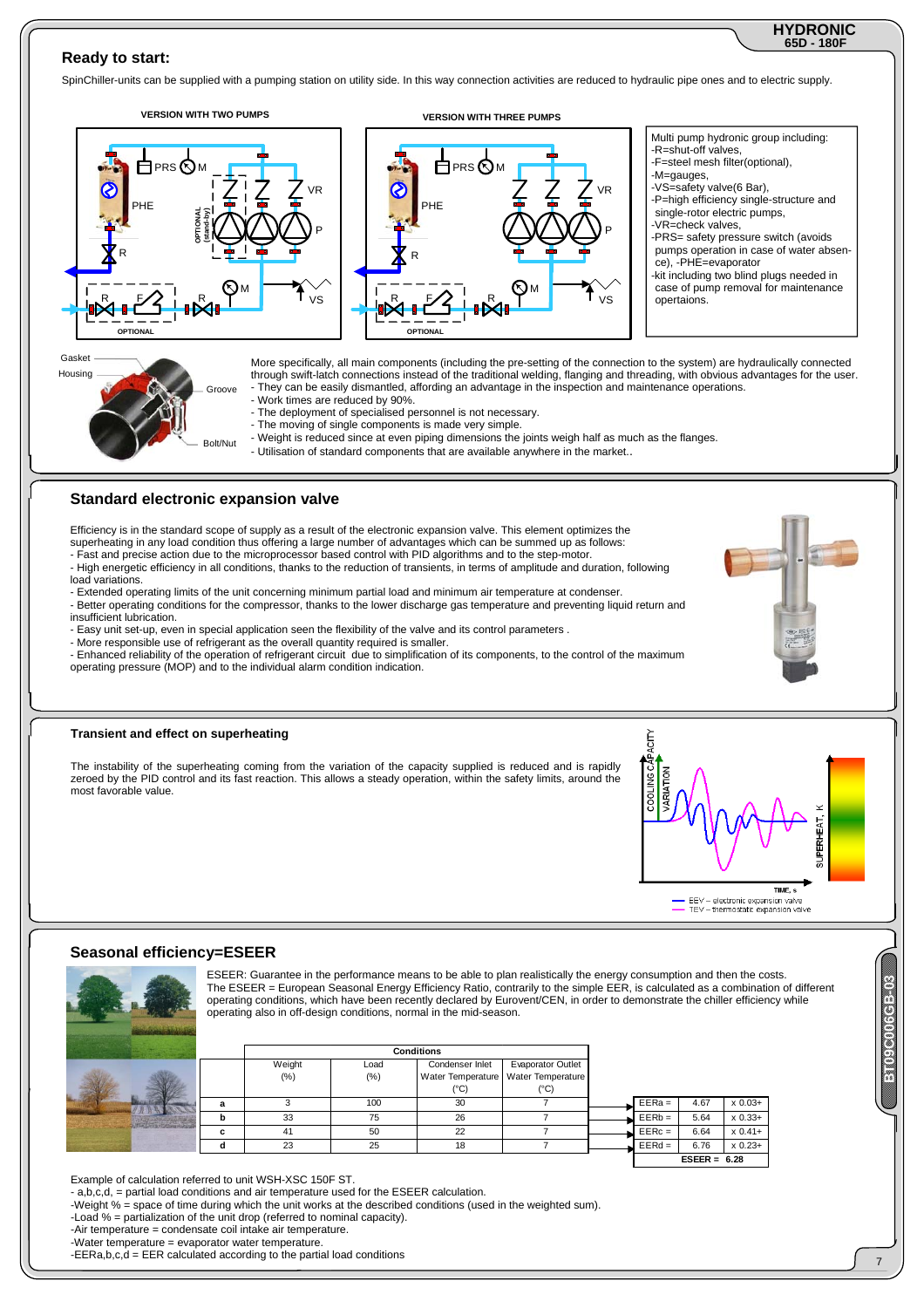# **SOUND LEVELS**

# **Acoustic configuration: Standard (ST)**

|      |    |     |     |     | Sound Power Level (dB) |      |      |      | Sound<br>pressure | Sound       |
|------|----|-----|-----|-----|------------------------|------|------|------|-------------------|-------------|
| Size |    |     |     |     | Octave band (Hz)       |      |      |      | level             | power level |
|      | 63 | 125 | 250 | 500 | 1000                   | 2000 | 4000 | 8000 | dB(A)             | dB(A)       |
| 65D  | 81 | 62  | 75  | 90  | 84                     | 86   | 80   | 74   | 73                | 91          |
| 70D  | 84 | 63  | 75  | 89  | 84                     | 87   | 80   | 74   | 74                | 92          |
| 75D  | 87 | 62  | 74  | 91  | 85                     | 86   | 80   | 74   | 74                | 92          |
| 80D  | 88 | 62  | 74  | 92  | 85                     | 84   | 79   | 73   | 74                | 92          |
| 85D  | 90 | 63  | 74  | 93  | 86                     | 85   | 79   | 73   | 74                | 93          |
| 90D  | 90 | 63  | 75  | 93  | 87                     | 85   | 80   | 74   | 74                | 93          |
| 100D | 89 | 67  | 78  | 91  | 87                     | 92   | 84   | 78   | 76                | 95          |
| 110D | 94 | 66  | 75  | 96  | 89                     | 88   | 82   | 76   | 76                | 96          |
| 115D | 94 | 66  | 75  | 96  | 89                     | 88   | 82   | 76   | 76                | 96          |
| 120D | 94 | 66  | 75  | 96  | 89                     | 88   | 82   | 76   | 76                | 96          |
| 135E | 94 | 65  | 75  | 95  | 89                     | 87   | 81   | 75   | 76                | 95          |
| 150F | 94 | 65  | 75  | 95  | 89                     | 87   | 81   | 75   | 76                | 95          |
| 165F | 95 | 66  | 76  | 96  | 90                     | 88   | 82   | 76   | 77                | 96          |
| 180F | 95 | 67  | 77  | 97  | 91                     | 89   | 83   | 77   | 77                | 97          |

#### **Acoustic configuration: Extremely low noise (EN)**

| Size |    |     |     |     | Sound Power Level (dB)<br>Octave band (Hz) |      |      |      | Sound<br>pressure<br>level | Sound<br>power level |
|------|----|-----|-----|-----|--------------------------------------------|------|------|------|----------------------------|----------------------|
|      |    |     |     |     |                                            |      |      |      |                            |                      |
|      | 63 | 125 | 250 | 500 | 1000                                       | 2000 | 4000 | 8000 | dB(A)                      | dB(A)                |
| 65D  | 71 | 53  | 70  | 83  | 73                                         | 74   | 69   | 64   | 64                         | 82                   |
| 70D  | 74 | 54  | 71  | 83  | 73                                         | 76   | 70   | 65   | 64                         | 83                   |
| 75D  | 77 | 54  | 70  | 84  | 74                                         | 75   | 69   | 65   | 65                         | 83                   |
| 80D  | 78 | 53  | 69  | 85  | 74                                         | 73   | 68   | 64   | 65                         | 84                   |
| 85D  | 80 | 54  | 70  | 86  | 75                                         | 74   | 69   | 64   | 66                         | 85                   |
| 90D  | 80 | 54  | 70  | 87  | 76                                         | 74   | 69   | 65   | 66                         | 85                   |
| 100D | 79 | 58  | 74  | 84  | 76                                         | 80   | 73   | 69   | 67                         | 85                   |
| 110D | 84 | 57  | 71  | 89  | 78                                         | 76   | 71   | 67   | 68                         | 88                   |
| 115D | 84 | 57  | 71  | 89  | 78                                         | 76   | 71   | 67   | 68                         | 88                   |
| 120D | 84 | 57  | 71  | 89  | 78                                         | 76   | 71   | 67   | 68                         | 88                   |
| 135E | 84 | 57  | 71  | 89  | 78                                         | 76   | 71   | 66   | 68                         | 87                   |
| 150F | 84 | 57  | 71  | 89  | 78                                         | 76   | 71   | 66   | 68                         | 87                   |
| 165F | 84 | 57  | 72  | 90  | 79                                         | 77   | 71   | 67   | 68                         | 88                   |
| 180F | 85 | 58  | 73  | 91  | 80                                         | 78   | 72   | 68   | 69                         | 89                   |

Measures according to UNI EN ISO 9614-2 regulations, with respect to the EUROVENT 8/1 certification.

The sound levels refer to the unit at full load, in the rated test conditions. The sound pressure level refers to a distance of 1m from the external surface of the units operating in an open field.

Data referred to the following conditions : - internal exchanger water = 12/7°C - external exchanger water = 30/35°C

# **BT09C006GB-03**  an an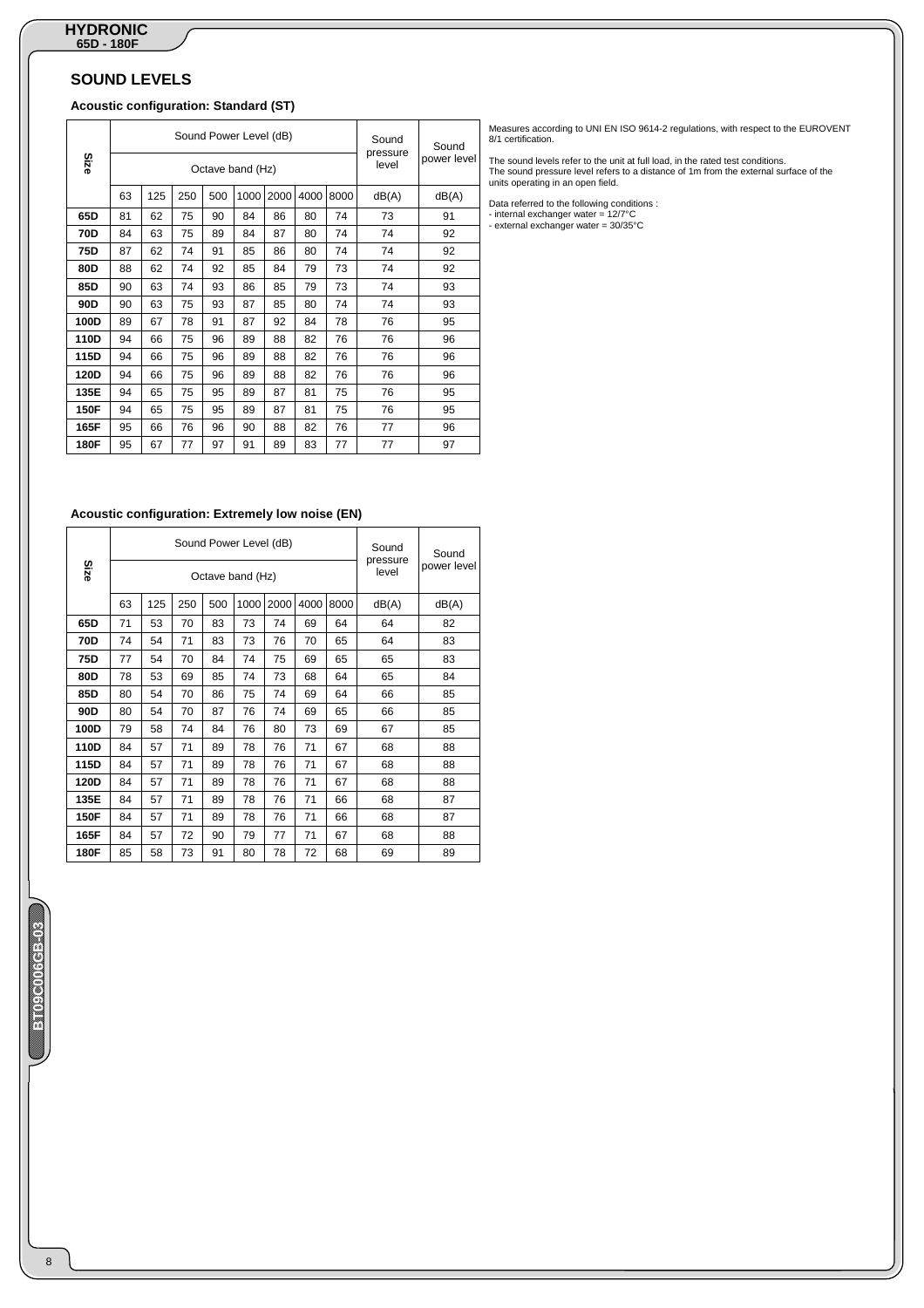|                                                                                                                |                         |                          |                |                |                                     |                |                | Acoustic configuration: Standard (ST)/Extremely low noise(EN)                                                |                |                |                |                |                |                |                                     | <b>HYDRONIC</b><br>65D - 180F |
|----------------------------------------------------------------------------------------------------------------|-------------------------|--------------------------|----------------|----------------|-------------------------------------|----------------|----------------|--------------------------------------------------------------------------------------------------------------|----------------|----------------|----------------|----------------|----------------|----------------|-------------------------------------|-------------------------------|
| <b>GENERAL TECHNICAL SPECIFICATIONS</b>                                                                        |                         |                          |                |                |                                     |                |                |                                                                                                              |                |                |                |                |                |                |                                     |                               |
| <b>Size</b>                                                                                                    |                         |                          | 65D            | <b>70D</b>     | 75D                                 | 80D            | 85D            | 90 <sub>D</sub>                                                                                              | 100D           | 110D           | 115D           | 120D           | 135E           | <b>150F</b>    | 165F                                | 180F                          |
| <b>COOLING</b>                                                                                                 |                         |                          |                |                |                                     |                |                |                                                                                                              |                |                |                |                |                |                |                                     |                               |
| Cooling capacity                                                                                               | 1                       | kW                       | 195            | 207            | 223                                 | 234            | 251            | 286                                                                                                          | 312            | 334            | 353            | 371            | 406            | 440            | 497                                 | 560                           |
| Compressor power input                                                                                         | $\mathbf{1}$            | kW                       | 41,2           | 44,2           | 47,3                                | 50             | 53,4           | 59,5                                                                                                         | 65,1           | 70,2           | 75,4           | 79,3           | 86,1           | 93,7           | 106                                 | 119                           |
| Total power input                                                                                              | $\mathbf{1}$            | kW                       | 41,5           | 44,5           | 47,6                                | 50,3           | 53,7           | 59,8                                                                                                         | 65,4           | 70,5           | 75,7           | 79,6           | 86,6           | 94,2           | 106                                 | 120                           |
| Heating capacity total recovery                                                                                | 3                       | kW                       | 224            | 237            | 257                                 | 269            | 289            | 327                                                                                                          | 356            | 383            | 407            | 428            | 466            | 506            | 574                                 | 646                           |
| Heating capacity partial recovery                                                                              | 3                       | kW                       | 47             | 50             | 54                                  | 57             | 61             | 69                                                                                                           | 75             | 81             | 86             | 90             | 98             | 107            | 121                                 | 136                           |
| Cooling capacity (EN14511:2011)                                                                                | $\mathbf 2$             | kW                       | 194            | 206            | 222                                 | 233            | 250            | 285                                                                                                          | 311            | 333            | 352            | 370            | 404            | 438            | 495                                 | 558                           |
| Total power input                                                                                              | $\overline{2}$          | kW                       | 43,3           | 46,5           | 49,8                                | 52,5           | 55,5           | 62,1                                                                                                         | 67,5           | 72,8           | 78,3           | 82,5           | 89,9           | 97,8           | 110                                 | 126                           |
| EER (EN 14511:2011)                                                                                            | $\overline{2}$          |                          | 4,48           | 4,43           | 4,46                                | 4,44           | 4,51           | 4,59                                                                                                         | 4,61           | 4,57           | 4,49           | 4,48           | 4,5            | 4,48           | 4,5                                 | 4,44                          |
| <b>ESEER</b>                                                                                                   | $\overline{2}$          |                          | 5.4            | 5.42           | 5.11                                | 5.34           | 5.17           | 5.31                                                                                                         | 5.21           | 5.44           | 5.39           | 5.37           | 5.4            | 5.56           | 5.5                                 | 5.52                          |
| <b>HEATING</b>                                                                                                 |                         |                          |                |                |                                     |                |                |                                                                                                              |                |                |                |                |                |                |                                     |                               |
| Heating capacity                                                                                               | 4                       | kW                       | 224            | 237            | 257                                 | 269            | 289            | 327                                                                                                          | 356            | 383            | 407            | 428            | 466            | 506            | 574                                 | 646                           |
| Compressor power input                                                                                         | $\overline{\mathbf{4}}$ | kW                       | 50,9           | 54,7           | 57,9                                | 61,3           | 64,6           | 72,9                                                                                                         | 79,6           | 86,3           | 92,8           | 97,9           | 106            | 115            | 130                                 | 147                           |
| Total power input                                                                                              | 4                       | kW                       | 51,2           | 55             | 58,2                                | 61.6           | 64.9           | 73,2                                                                                                         | 79.9           | 86.6           | 93.1           | 98.2           | 107            | 115            | 130                                 | 147                           |
| Heating capacity (EN14511:2011)                                                                                | 5                       | kW                       | 224            | 237            | 257                                 | 269            | 289            | 327                                                                                                          | 356            | 383            | 407            | 428            | 466            | 506            | 574                                 | 646                           |
| Total power input (EN14511:2011)                                                                               | 5                       | kW                       | 51,2           | 55             | 58,2                                | 61,6           | 64,9           | 73,2                                                                                                         | 79,9           | 86,6           | 93,1           | 98,2           | 107            | 115            | 130                                 | 147                           |
| COP (EN 14511:2011)                                                                                            | 5                       |                          | 4,38           | 4,31           | 4,42                                | 4,37           | 4,45           | 4,47                                                                                                         | 4,46           | 4,42           | 4,37           | 4,36           | 4,36           | 4,4            | 4,42                                | 4,39                          |
| <b>COMPRESSOR</b>                                                                                              |                         |                          |                |                |                                     |                |                |                                                                                                              |                |                |                |                |                |                |                                     |                               |
| Type of compressors                                                                                            |                         |                          | <b>SCROLL</b>  | <b>SCROLL</b>  | <b>SCROLL</b>                       | <b>SCROLL</b>  | <b>SCROLL</b>  | <b>SCROLL</b>                                                                                                | <b>SCROLL</b>  | <b>SCROLL</b>  | <b>SCROLL</b>  | <b>SCROLL</b>  | <b>SCROLL</b>  | <b>SCROLL</b>  | <b>SCROLL</b>                       | <b>SCROLL</b>                 |
| No. of compressors                                                                                             |                         | Nr                       | $\overline{4}$ | $\overline{4}$ | 4                                   | 4              | $\overline{4}$ | $\overline{4}$                                                                                               | $\overline{4}$ | $\overline{4}$ | $\overline{4}$ | $\overline{4}$ | 5              | 6              | 6                                   | 6                             |
| Rated power (C1)                                                                                               |                         | HP                       | 30             | 35             | 35                                  | 40             | 40             | 45                                                                                                           | 50             | 55             | 55             | 60             | 60             | 75             | 75                                  | 90                            |
| Nominal Power (C2)                                                                                             |                         | HP                       | 35             | 35             | 40                                  | 40             | 45             | 45                                                                                                           | 50             | 55             | 60             | 60             | 75             | 75             | 90                                  | 90                            |
| Std Capacity control steps                                                                                     |                         | Nr                       | $\overline{4}$ | $\overline{4}$ | $\overline{4}$                      | $\overline{4}$ | $\overline{4}$ | $\overline{4}$                                                                                               | $\overline{4}$ | 4              | $\overline{4}$ | $\overline{4}$ | 5              | 6              | 6                                   | 6                             |
| Oil charge (C1)                                                                                                |                         |                          | $\overline{7}$ | 8              | 8                                   | 10             | 10             | 9                                                                                                            | 10             | 10             | 12             | 11             | 11             | 20             | 20                                  | 17                            |
| Oil charge (C2)                                                                                                |                         | $\overline{1}$           | 8              | 8              | 10                                  | 10             | 9              | 9                                                                                                            | 10             | 12             | 11             | 11             | 20             | 20             | 17                                  | 17                            |
| Refrigerant circuits                                                                                           |                         | Nr                       | $\overline{2}$ | $\overline{2}$ | $\overline{2}$                      | $\overline{2}$ | $\overline{2}$ | $\overline{2}$                                                                                               | $\overline{2}$ | $\overline{2}$ | $\overline{2}$ | $\overline{2}$ | $\overline{2}$ | $\overline{2}$ | $\overline{2}$                      | $\overline{2}$                |
| <b>INTERNAL EXCHANGER</b>                                                                                      |                         |                          |                |                |                                     |                |                |                                                                                                              |                |                |                |                |                |                |                                     |                               |
| Type of internal exchanger                                                                                     | 6                       |                          | PHE            | PHE            | PHE                                 | PHE            | PHE            | PHE                                                                                                          | PHE            | PHE            | PHE            | PHE            | PHE            | PHE            | PHE                                 | PHE                           |
| Water flow rate (Utility Side)                                                                                 |                         | l/s                      | 9,3            | 9,9            | 10,7                                | 11,2           | 12             | 13,7                                                                                                         | 14,9           | 16             | 16,9           | 17,7           | 19,4           | 21             | 23,7                                | 26,8                          |
| internal exchanger pressure drop                                                                               |                         | kPa                      | 47             | 43             | 43                                  | 47             | 31             | 40                                                                                                           | 36             | 40             | 45             | 49             | 47             | 46             | 45                                  | 56                            |
| Water content                                                                                                  |                         | $\mathbf{I}$             | 11             | 13             | 14                                  | 14             | 25             | 25                                                                                                           | 29             | 29             | 29             | 29             | 34             | 38             | 47                                  | 47                            |
| <b>EXTERNAL EXCHANGER</b>                                                                                      |                         |                          |                |                |                                     |                |                |                                                                                                              |                |                |                |                |                |                |                                     |                               |
| Type of external exchanger                                                                                     | 6                       |                          | PHE            | PHE            | PHE                                 | PHE            | PHE            | PHE                                                                                                          | PHE            | PHE            | PHE            | PHE            | PHE            | PHE            | PHE                                 | PHE                           |
| Water flow rate (Source Side)                                                                                  |                         | $\sqrt{s}$               | 11,3           | 12             | 12,9                                | 13,6           | 14,5           | 16,5                                                                                                         | 18             | 19,3           | 20,5           | 21,5           | 23,5           | 25,5           | 28,8                                | 32,4                          |
| External exchanger pressure drop                                                                               |                         | kPa                      | 46             | 51             | 52                                  | 51             | 32             | 40                                                                                                           | 33             | 37             | 36             | 39             | 46             | 49             | 52                                  | 65                            |
| Water content                                                                                                  |                         | $\overline{\phantom{a}}$ | 14             | 14             | 16                                  | 18             | 29             | 29                                                                                                           | 38             | 38             | 43             | 43             | 43             | 47             | 56                                  | 56                            |
| <b>CONNECTIONS</b>                                                                                             |                         |                          |                |                |                                     |                |                |                                                                                                              |                |                |                |                |                |                |                                     |                               |
| Water fittings                                                                                                 | $\overline{7}$          |                          | 2" 1/2         | 2" 1/2         | 2" 1/2                              | 2" 1/2         | 3"             | 3"                                                                                                           | 3"             | 3"             | 3"             | 3"             | 3"             | 3"             | 3"                                  | 3"                            |
| <b>Water fittings</b>                                                                                          | 8                       |                          | 2" 1/2         | 2" 1/2         | 2" 1/2                              | 2" 1/2         | 3"             | 3"                                                                                                           | 3"             | 3"             | 3"             | 3"             | 3"             | 3"             | 3"                                  | 3"                            |
| POWER SUPPLY                                                                                                   |                         |                          |                |                |                                     |                |                |                                                                                                              |                |                |                |                |                |                |                                     |                               |
| Standard power supply                                                                                          |                         | $\vee$                   | 400/3/50       |                | 400/3/50 400/3/50 400/3/50 400/3/50 |                |                | 400/3/50                                                                                                     | 400/3/50       | 400/3/50       | 400/3/50       |                |                |                | 400/3/50 400/3/50 400/3/50 400/3/50 | 400/3/50                      |
| (1) data referred to the following conditions : - internal exchanger water (evaporator) = 12 / 7 °C - external |                         |                          |                |                |                                     |                |                | The data do not consider the pump share, required to overcome the pressure drop for the solution circulation |                |                |                |                |                |                |                                     |                               |

(1) data referred to the following conditions : - internal exchanger water (evaporator) = 12 / 7 °C - external<br>exchanger water (condenser) = 30/35°C<br>The data do not consider the pump share, required to overcome the pressu

The data do not consider the pump share, required to overcome the pressure drop for the solution circulation<br>inside the exchangers<br>(5) Data referred to unit in 'OHI - Operation with reversal on the water circuit' configur

**BB09000069B** 

ENGELOUGHE

9

| <b>Size</b>                                                     |  |                | 65D   | 70D   | 75D  | 80D   | 85D   | 90D   | 100D  | 110D  | 115D  | 120D  | 135E  | 150F  | 165F  | 180F  |
|-----------------------------------------------------------------|--|----------------|-------|-------|------|-------|-------|-------|-------|-------|-------|-------|-------|-------|-------|-------|
| <b>F.L.A. - FULL LOAD CURRENT AT MAX ADMISSIBLE CONDITIONS</b>  |  |                |       |       |      |       |       |       |       |       |       |       |       |       |       |       |
| F.L.A. - Total                                                  |  | A              | 132,4 | 141.7 | 153  | 164.3 | 170.9 | 177.5 | 196.3 | 218.9 | 225.5 | 232,1 | 270.2 | 308,3 | 328.1 | 347,9 |
| <b>F.L.I. FULL LOAD POWER INPUT AT MAX ADMISSIBLE CONDITION</b> |  |                |       |       |      |       |       |       |       |       |       |       |       |       |       |       |
| F.L.I. - Total                                                  |  | kW             | 79,3  | 85,7  | 90,8 | 95,9  | 102,2 | 108,5 | 121.3 | 131.5 | 137,9 | 144.2 | 167,5 | 178.2 | 197,2 | 216,2 |
| <b>M.I.C. MAXIMUM INRUSH CURRENT</b>                            |  |                |       |       |      |       |       |       |       |       |       |       |       |       |       |       |
| M.I.C. - Value                                                  |  | $\overline{A}$ | 309,5 | 318   | 365  | 373.4 | 448   | 454.6 | 473.4 | 496   | 502.6 | 509,2 | 547.3 | 517   | 605,2 | 625   |

# **OPERATING LIMITS (COOLING)**

| <b>Size</b>                                                                                                                                   |                |    | 65D  | 70D  | 75D  | 80D  | 85D  | 90 <sub>D</sub>      | 100D                                                             | 110D | 115D | 120D | 135E | <b>150F</b> | 165F | 180F |
|-----------------------------------------------------------------------------------------------------------------------------------------------|----------------|----|------|------|------|------|------|----------------------|------------------------------------------------------------------|------|------|------|------|-------------|------|------|
| <b>EXTERNAL EXCHANGER</b>                                                                                                                     |                |    |      |      |      |      |      |                      |                                                                  |      |      |      |      |             |      |      |
| Max water inlet temperature                                                                                                                   |                | °C | 51   | 50   | 51   | 51   | 52   | 52                   | 52                                                               | 51   | 51   | 51   | 50   | 50          | 51   | 51   |
| Max water inlet temperature                                                                                                                   | $\overline{2}$ | °C | 52.5 | 51.5 | 52.5 | 52.5 | 53.5 | 53.5                 | 53.5                                                             | 52.5 | 52.5 | 52.5 | 51.5 | 52          | 53   | 53   |
| Max water inlet temperature                                                                                                                   | 3              | °€ | 62   | 62   | 62   | 62   | 62   | 62                   | 62                                                               | 62   | 62   | 62   | 62   | 62          | 62   | 62   |
| Min. water outlet temperature                                                                                                                 |                | °C | 23   | 23   | 23   | 23   | 23   | 23                   | 23                                                               | 23   | 23   | 23   | 23   | 23          | 23   | 23   |
| <b>INTERNAL EXCHANGER</b>                                                                                                                     |                |    |      |      |      |      |      |                      |                                                                  |      |      |      |      |             |      |      |
| Max water inlet temperature                                                                                                                   |                | °C | 23   | 23   | 23   | 23   | 23   | 23                   | 23                                                               | 23   | 23   | 23   | 23   | 23          | 23   | 23   |
| Min. water outlet temperature                                                                                                                 | 4              | °C | 5    | 5    | 5    |      | 5    | 5                    | 5                                                                | 5    | 5    | 5    | 5    | 5           | 5    | 5    |
| Min. water outlet temperature                                                                                                                 | 5              | ℃  | -8   | -8   | -8   | -8   | -8   | -8                   | -8                                                               | -8   | -8   | -8   | -8   | -8          | -8   | -8   |
| (1) unit at full load: internal exchanger water 12/7°C<br>(2) capacity-controlled unit (automatic capacity control)<br>(3) unit not operating |                |    |      |      |      |      |      | (4) Standard Version | (5) Low temperature version<br>Fluid with ethylene glycol of 40% |      |      |      |      |             |      |      |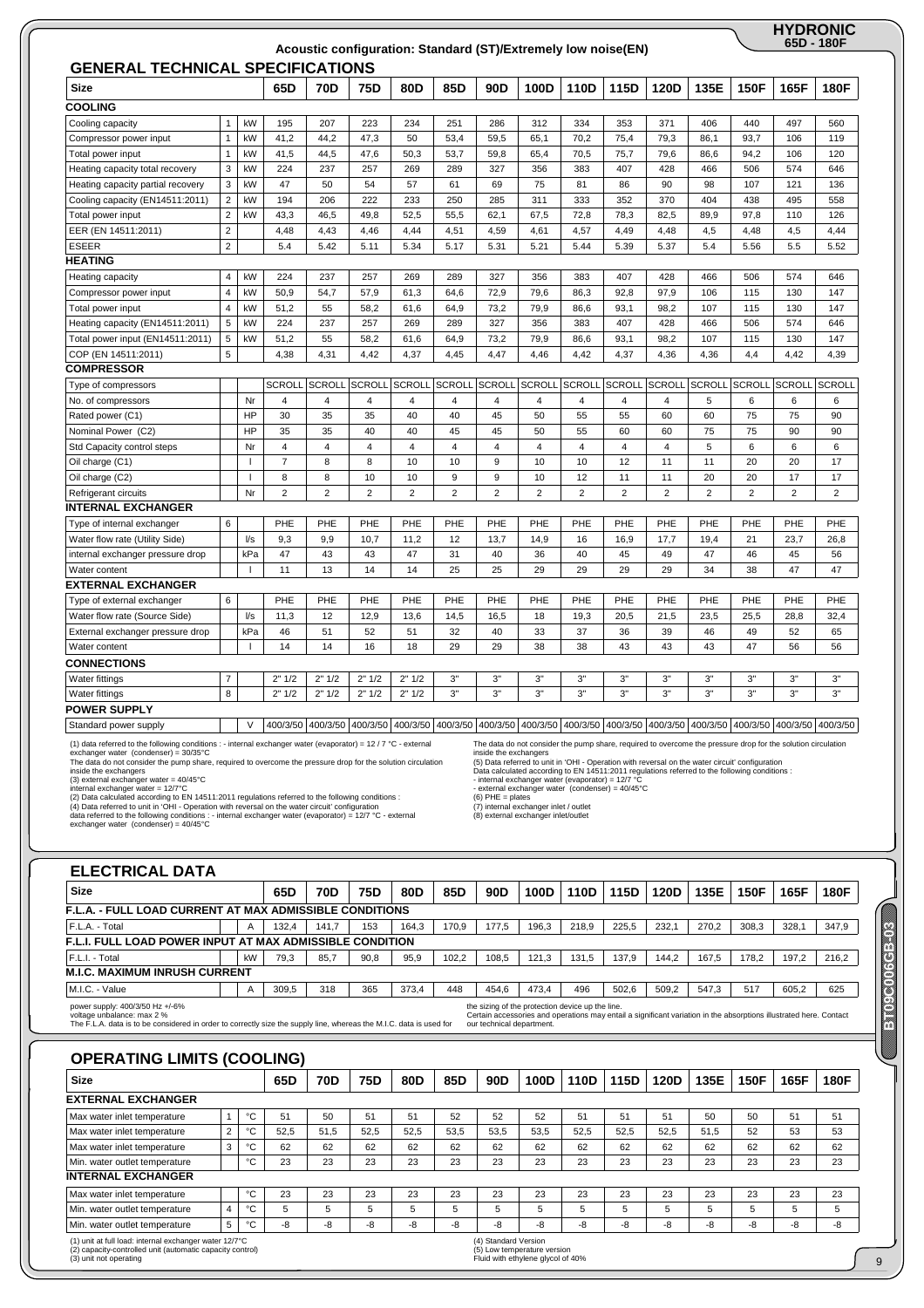# **ACOUSTIC CONFIGURATION: STANDARD (ST)/EXTREMELY LOW NOISE(EN)**

# **COOLING PERFORMANCE**

|             |                |       |      |       |       |      |       |       |      | <b>EXTERNAL EXCHANGER WATER OUTLET TEMPERATURE (°C)</b> |       |      |       |       |      |       |
|-------------|----------------|-------|------|-------|-------|------|-------|-------|------|---------------------------------------------------------|-------|------|-------|-------|------|-------|
| <b>Size</b> | To<br>(C)      |       | 30   |       |       | 35   |       |       | 40   |                                                         |       | 45   |       |       | 50   |       |
|             |                | kWf   | kWe  | kWt   | kWf   | kWe  | kWt   | kWf   | kWe  | kWt                                                     | kWf   | kWe  | kWt   | kWf   | kWe  | kWt   |
|             | 5              | 190,4 | 36,8 | 227,2 | 181,4 | 40,9 | 222,3 | 171,7 | 45,4 | 217,1                                                   | 161,1 | 50,6 | 211,7 | 149,7 | 56,3 | 206,0 |
|             | 6              | 197,6 | 37,0 | 234,6 | 188,4 | 41,0 | 229,4 | 178,4 | 45,6 | 224,0                                                   | 167,5 | 50,8 | 218,3 | 155,9 | 56,5 | 212,4 |
| 65D         | $\overline{7}$ | 204,3 | 37,2 | 241,5 | 194,8 | 41,2 | 236,0 | 184,5 | 45,8 | 230,3                                                   | 173,4 | 50,9 | 224,3 | 161,5 | 56,7 | 218,2 |
|             | 8              | 210,4 | 37,3 | 247,7 | 200,7 | 41,3 | 242,0 | 190,1 | 45,9 | 236,0                                                   | 178,8 | 51,1 | 229,9 | 166,6 | 56,8 | 223,4 |
|             | 9              | 216,0 | 37,5 | 253,5 | 206,0 | 41,5 | 247,5 | 195,2 | 46,1 | 241,3                                                   | 183,6 | 51,2 | 234,8 | 171,1 | 57,0 | 228,1 |
|             | 10             | 221,1 | 37,6 | 258,7 | 210,8 | 41,6 | 252,4 | 199,8 | 46,2 | 246,0                                                   | 187,8 | 51,3 | 239,1 | 175,1 | 57,1 | 232,2 |
|             | 5              | 205,2 | 39,1 | 244,3 | 193,5 | 43,8 | 237,3 | 181,8 | 48,9 | 230,7                                                   | 170,1 | 54,3 | 224,4 | 158,5 | 60,1 | 218,6 |
|             | 6              | 212,4 | 39,3 | 251,7 | 200,3 | 44,0 | 244,3 | 188,2 | 49,1 | 237,3                                                   | 176,2 | 54,5 | 230,7 | 164,3 | 60,3 | 224,6 |
| 70D         | $\overline{7}$ | 219,1 | 39,5 | 258,6 | 206,6 | 44,2 | 250,8 | 194,2 | 49,2 | 243,4                                                   | 181,9 | 54,7 | 236,6 | 169,7 | 60,5 | 230,2 |
|             | 8              | 225,5 | 39,6 | 265,1 | 212,6 | 44,3 | 256,9 | 199,9 | 49,4 | 249,3                                                   | 187,3 | 54,8 | 242,1 | 174,9 | 60,7 | 235,6 |
|             | 9              | 231,4 | 39,8 | 271,2 | 218,2 | 44,5 | 262,7 | 205,2 | 49,5 | 254,7                                                   | 192,3 | 55,0 | 247,3 | 179,7 | 60,8 | 240,5 |
|             | 10             | 236,9 | 39,9 | 276,8 | 223,4 | 44,6 | 268,0 | 210,1 | 49,7 | 259,8                                                   | 197,0 | 55,1 | 252,1 | 184,3 | 61,0 | 245,3 |
|             | 5              | 218,0 | 43,0 | 261,0 | 208,9 | 46,9 | 255,8 | 198,1 | 51,7 | 249,8                                                   | 185,5 | 57,5 | 243,0 | 171,3 | 64,2 | 235,5 |
|             | 6              | 225,2 | 43,2 | 268,4 | 215,8 | 47,1 | 262,9 | 204,7 | 51,9 | 256,6                                                   | 191,8 | 57,7 | 249,5 | 177,2 | 64,4 | 241,6 |
| 75D         | $\overline{7}$ | 233,1 | 43,4 | 276,5 | 223,4 | 47,3 | 270,7 | 212,0 | 52,1 | 264,1                                                   | 198,8 | 57,9 | 256,7 | 183,9 | 64,6 | 248,5 |
|             | 8              | 241,7 | 43,6 | 285,3 | 231,7 | 47,5 | 279,2 | 220,0 | 52,3 | 272,3                                                   | 206,5 | 58,1 | 264,6 | 191,3 | 64,9 | 256,2 |
|             | 9              | 250,9 | 43,9 | 294,8 | 240,6 | 47,8 | 288,4 | 228,6 | 52,6 | 281,2                                                   | 214,9 | 58,4 | 273,3 | 199,5 | 65,1 | 264,6 |
|             | 10             | 260,9 | 44,1 | 305,0 | 250,3 | 48,0 | 298,3 | 238,0 | 52,9 | 290,9                                                   | 224,1 | 58,7 | 282,8 | 208,4 | 65,4 | 273,8 |
|             | 5              | 229,3 | 45,0 | 274,3 | 219,0 | 49,5 | 268,5 | 207,3 | 54,8 | 262,1                                                   | 194,3 | 60,9 | 255,2 | 179,9 | 67,7 | 247,6 |
|             | 6              | 236,8 | 45,2 | 282,0 | 226,1 | 49,7 | 275,8 | 214,1 | 55,0 | 269,1                                                   | 200,7 | 61,1 | 261,8 | 186,1 | 67,9 | 254,0 |
| 80D         | $\overline{7}$ | 245,1 | 45,5 | 290,6 | 234,0 | 50,0 | 284,0 | 221,6 | 55,2 | 276,8                                                   | 207,9 | 61,3 | 269,2 | 192,9 | 68,1 | 261,0 |
|             | 8              | 254,0 | 45,7 | 299,7 | 242,6 | 50,2 | 292,8 | 229,9 | 55,5 | 285,4                                                   | 215,9 | 61,5 | 277,4 | 200,6 | 68,3 | 268,9 |
|             | 9              | 263,6 | 46,0 | 309,6 | 251,9 | 50,5 | 302,4 | 238,9 | 55,8 | 294,7                                                   | 224,6 | 61,8 | 286,4 | 209,0 | 68,5 | 277,5 |
|             | 10             | 273,8 | 46,3 | 320,1 | 261,9 | 50,8 | 312,7 | 248,6 | 56,0 | 304,6                                                   | 234,0 | 62,1 | 296,1 | 218,1 | 68,8 | 286,9 |
|             | 5              | 246,3 | 48,7 | 295,0 | 235,5 | 53,0 | 288,5 | 223,5 | 58,2 | 281,7                                                   | 210,2 | 64,2 | 274,4 | 195,6 | 71,1 | 266,7 |
|             | 6              | 254,7 | 48,9 | 303,6 | 243,6 | 53,2 | 296,8 | 231,1 | 58,4 | 289,5                                                   | 217,4 | 64,4 | 281,8 | 202,3 | 71,3 | 273,6 |
| 85D         | $\overline{7}$ | 262,5 | 49,1 | 311,6 | 251,0 | 53,4 | 304,4 | 238,2 | 58,6 | 296,8                                                   | 224,1 | 64,6 | 288,7 | 208,6 | 71,4 | 280,0 |
|             | 8              | 269,7 | 49,3 | 319,0 | 257,9 | 53,6 | 311,5 | 244,7 | 58,8 | 303,5                                                   | 230,2 | 64,8 | 295,0 | 214,4 | 71,6 | 286,0 |
|             | 9              | 276,3 | 49,4 | 325,7 | 264,2 | 53,8 | 318,0 | 250,7 | 58,9 | 309,6                                                   | 235,9 | 64,9 | 300,8 | 219,7 | 71,7 | 291,4 |
|             | 10             | 282,4 | 49,6 | 332,0 | 269,9 | 53,9 | 323,8 | 256,1 | 59,1 | 315,2                                                   | 241,0 | 65,1 | 306,1 | 224,5 | 71,8 | 296,3 |
|             | 5              | 280,1 | 53,9 | 334,0 | 267,9 | 59,0 | 326,9 | 253,9 | 65,2 | 319,1                                                   | 238,1 | 72,5 | 310,6 | 220,6 | 80,9 | 301,5 |
|             | 6              | 289,7 | 54,2 | 343,9 | 277,0 | 59,2 | 336,2 | 262,6 | 65,4 | 328,0                                                   | 246,3 | 72,7 | 319,0 | 228,3 | 81,1 | 309,4 |
| 90D         | $\overline{7}$ | 298,6 | 54,4 | 353,0 | 285,6 | 59,5 | 345,1 | 270,7 | 65,6 | 336,3                                                   | 253,9 | 72,9 | 326,8 | 235,4 | 81,3 | 316,7 |
|             | 8              | 306,8 | 54,6 | 361,4 | 293,4 | 59,7 | 353,1 | 278,1 | 65,8 | 343,9                                                   | 260,9 | 73,1 | 334,0 | 241,9 | 81,5 | 323,4 |
|             | 9              | 314,4 | 54,8 | 369,2 | 300,6 | 59,9 | 360,5 | 284,9 | 66,0 | 350,9                                                   | 267,3 | 73,3 | 340,6 | 247,9 | 81,6 | 329,5 |
|             | 10             | 321,2 | 55,0 | 376,2 | 307,1 | 60,0 | 367,1 | 291,0 | 66,2 | 357,2                                                   | 273,1 | 73,4 | 346,5 | 253,3 | 81,7 | 335,0 |
|             | 5              | 306,7 | 59,2 | 365,9 | 292,2 | 64,6 | 356,8 | 276,1 | 71,3 | 347,4                                                   | 258,5 | 79,1 | 337,6 | 239,3 | 88,3 | 327,6 |
|             | 6              | 317,5 | 59,5 | 377,0 | 302,5 | 64,9 | 367,4 | 285,9 | 71,5 | 357,4                                                   | 267,7 | 79,4 | 347,1 | 247,9 | 88,5 | 336,4 |
| 100D        | $\overline{7}$ | 327,6 | 59,7 | 387,3 | 312,1 | 65,1 | 377,2 | 295,1 | 71,8 | 366,9                                                   | 276,3 | 79,6 | 355,9 | 255,9 | 88,7 | 344,6 |
|             | 8              | 337,0 | 60,0 | 397,0 | 321,1 | 65,4 | 386,5 | 303,5 | 72,0 | 375,5                                                   | 284,3 | 79,9 | 364,2 | 263,4 | 88,9 | 352,3 |
|             | 9              | 345,6 | 60,2 | 405,8 | 329,3 | 65,6 | 394,9 | 311,3 | 72,2 | 383,5                                                   | 291,6 | 80,0 | 371,6 | 270,3 | 89,1 | 359,4 |
|             | 10             | 353,6 | 60,4 | 414,0 | 336,8 | 65,8 | 402,6 | 318,4 | 72,4 | 390,8                                                   | 298,4 | 80,2 | 378,6 | 276,6 | 89,2 | 365,8 |

To = Internal exchanger water outlet temperature in° C<br>kWf = Cooling capacity in kW. The data do not consider the pump share, required to overcome the pressure drop for the solution circulation inside the exchangers.<br>kWf

**BB**0900000888

**EEDSUGGES**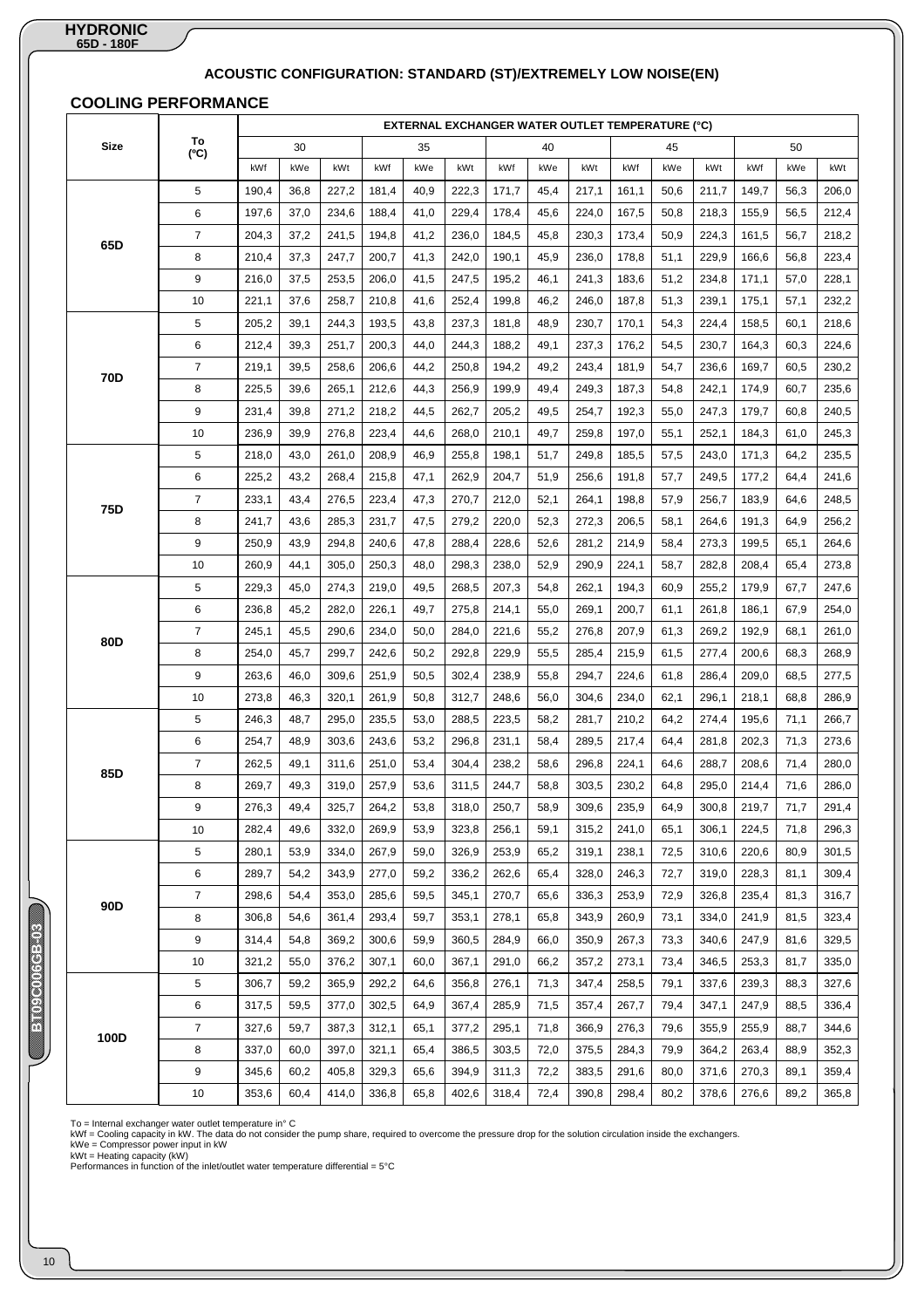# **65D - 180F HYDRONIC**

# **ACOUSTIC CONFIGURATION: STANDARD (ST)/EXTREMELY LOW NOISE(EN)**

# **COOLING PERFORMANCE**

|             |                |       |       |       |       |       |       |       |       |       | EXTERNAL EXCHANGER WATER OUTLET TEMPERATURE (°C) |       |       |       |       |       |
|-------------|----------------|-------|-------|-------|-------|-------|-------|-------|-------|-------|--------------------------------------------------|-------|-------|-------|-------|-------|
| <b>Size</b> | To<br>(C)      |       | 30    |       |       | 35    |       |       | 40    |       |                                                  | 45    |       |       | 50    |       |
|             |                | kWf   | kWe   | kWt   | kWf   | kWe   | kWt   | kWf   | kWe   | kWt   | kWf                                              | kWe   | kWt   | kWf   | kWe   | kWt   |
|             | 5              | 330,7 | 63,3  | 394,0 | 314,5 | 69,7  | 384,2 | 297,1 | 77,2  | 374,3 | 278,6                                            | 85,9  | 364,5 | 258,9 | 95,6  | 354,5 |
|             | 6              | 340,2 | 63,5  | 403,7 | 323,6 | 70,0  | 393,6 | 305,9 | 77,5  | 383,4 | 287,0                                            | 86,1  | 373,1 | 266,9 | 95,8  | 362,7 |
|             | $\overline{7}$ | 351,3 | 63,8  | 415,1 | 334,3 | 70,2  | 404,5 | 316,2 | 77,8  | 394,0 | 296,8                                            | 86,3  | 383,1 | 276,2 | 96,0  | 372,2 |
| 110D        | 8              | 364,1 | 64,1  | 428,2 | 346,6 | 70,6  | 417,2 | 327,9 | 78,1  | 406,0 | 308,0                                            | 86,6  | 394,6 | 286,7 | 96,2  | 382,9 |
|             | 9              | 378,4 | 64,5  | 442,9 | 360,5 | 70,9  | 431,4 | 341,2 | 78,4  | 419,6 | 320,5                                            | 87,0  | 407,5 | 298,5 | 96,5  | 395,0 |
|             | 10             | 394,4 | 64,9  | 459,3 | 375,9 | 71,4  | 447,3 | 355,9 | 78,8  | 434,7 | 334,4                                            | 87,3  | 421,7 | 311,5 | 96,8  | 408,3 |
|             | 5              | 349,4 | 67,9  | 417,3 | 332,3 | 74,8  | 407,1 | 314,1 | 83,0  | 397,1 | 294,8                                            | 92,4  | 387,2 | 274,2 | 102,9 | 377,1 |
|             | 6              | 359,4 | 68,1  | 427,5 | 342,0 | 75,1  | 417,1 | 323,4 | 83,2  | 406,6 | 303,6                                            | 92,6  | 396,2 | 282,6 | 103,1 | 385,7 |
|             | $\overline{7}$ | 371,1 | 68,4  | 439,5 | 353,2 | 75,4  | 428,6 | 334,2 | 83,5  | 417,7 | 313,9                                            | 92,8  | 406,7 | 292,4 | 103,3 | 395,7 |
| 115D        | 8              | 384,5 | 68,8  | 453,3 | 366,2 | 75,7  | 441,9 | 346,6 | 83,8  | 430,4 | 325,7                                            | 93,1  | 418,8 | 303,6 | 103,6 | 407,2 |
|             | 9              | 399,7 | 69,2  | 468,9 | 380,8 | 76,1  | 456,9 | 360,5 | 84,2  | 444,7 | 339,0                                            | 93,4  | 432,4 | 316,1 | 103,8 | 419,9 |
|             | 10             | 416,6 | 69,6  | 486,2 | 397,0 | 76,6  | 473,6 | 376,1 | 84,6  | 460,7 | 353,8                                            | 93,8  | 447,6 | 330,1 | 104,0 | 434,1 |
|             | 5              | 367,3 | 71,4  | 438,7 | 349,4 | 78,7  | 428,1 | 330,3 | 87,4  | 417,7 | 309,9                                            | 97,4  | 407,3 | 288,4 | 108,7 | 397,1 |
|             | 6              | 377,8 | 71,6  | 449,4 | 359,5 | 79,0  | 438,5 | 339,9 | 87,7  | 427,6 | 319,1                                            | 97,7  | 416,8 | 297,1 | 109,0 | 406,1 |
| 120D        | $\overline{7}$ | 390,1 | 71,9  | 462,0 | 371,3 | 79,3  | 450,6 | 351,2 | 88,0  | 439,2 | 329,9                                            | 97,9  | 427,8 | 307,3 | 109,2 | 416,5 |
|             | 8              | 404,1 | 72,3  | 476,4 | 384,8 | 79,7  | 464,5 | 364,2 | 88,3  | 452,5 | 342,3                                            | 98,2  | 440,5 | 319,0 | 109,4 | 428,4 |
|             | 9              | 420,0 | 72,8  | 492,8 | 400,1 | 80,1  | 480,2 | 378,8 | 88,7  | 467,5 | 356,2                                            | 98,5  | 454,7 | 332,3 | 109,6 | 441,9 |
|             | 10             | 437,7 | 73,3  | 511,0 | 417,1 | 80,6  | 497,7 | 395,1 | 89,1  | 484,2 | 371,8                                            | 98,9  | 470,7 | 347,1 | 109,8 | 456,9 |
|             | 5              | 403,3 | 76,9  | 480,2 | 381,9 | 85,5  | 467,4 | 360,0 | 95,0  | 455,0 | 337,8                                            | 105,5 | 443,3 | 315,1 | 117,0 | 432,1 |
|             | 6              | 414,7 | 77,2  | 491,9 | 392,9 | 85,7  | 478,6 | 370,6 | 95,3  | 465,9 | 347,9                                            | 105,7 | 453,6 | 324,8 | 117,2 | 442,0 |
| 135E        | $\overline{7}$ | 428,3 | 77,5  | 505,8 | 406,0 | 86,1  | 492,1 | 383,1 | 95,6  | 478,7 | 359,8                                            | 106,0 | 465,8 | 336,1 | 117,4 | 453,5 |
|             | 8              | 444,0 | 77,9  | 521,9 | 421,0 | 86,5  | 507,5 | 397,5 | 96,0  | 493,5 | 373,5                                            | 106,4 | 479,9 | 349,1 | 117,7 | 466,8 |
|             | 9              | 461,8 | 78,4  | 540,2 | 438,0 | 87,0  | 525,0 | 413,8 | 96,4  | 510,2 | 389,0                                            | 106,7 | 495,7 | 363,8 | 117,9 | 481,7 |
|             | 10             | 481,6 | 79,0  | 560,6 | 457,0 | 87,5  | 544,5 | 431,9 | 96,9  | 528,8 | 406,3                                            | 107,2 | 513,5 | 380,2 | 118,2 | 498,4 |
|             | 5              | 437,9 | 83,7  | 521,6 | 415,0 | 92,9  | 507,9 | 391,5 | 103,1 | 494,6 | 367,5                                            | 114,3 | 481,8 | 342,8 | 126,4 | 469,2 |
|             | 6              | 449,5 | 84,0  | 533,5 | 426,3 | 93,3  | 519,6 | 402,5 | 103,5 | 506,0 | 378,1                                            | 114,6 | 492,7 | 353,1 | 126,6 | 479,7 |
| 150F        | $\overline{7}$ | 464,0 | 84,4  | 548,4 | 440,3 | 93,7  | 534,0 | 416,0 | 103,8 | 519,8 | 391,1                                            | 114,9 | 506,0 | 365,5 | 126,9 | 492,4 |
|             | 8              | 481,4 | 84,9  | 566,3 | 457,0 | 94,1  | 551,1 | 432,0 | 104,3 | 536,3 | 406,3                                            | 115,3 | 521,6 | 380,0 | 127,2 | 507,2 |
|             | 9              | 501.6 | 85,4  | 587,0 | 476,4 | 94,7  | 571,1 | 450,5 | 104,8 | 555,3 | 423,9                                            | 115,8 | 539,7 | 396,5 | 127,5 | 524,0 |
|             | 10             | 524,6 | 86,0  | 610,6 | 498,5 | 95,3  | 593,8 | 471,6 | 105,4 | 577,0 | 443,8                                            | 116,3 | 560,1 | 415,2 | 127,9 | 543,1 |
|             | 5              | 491,3 | 95,8  | 587,1 | 469,4 | 105,1 | 574,5 | 445,1 | 116,3 | 561,4 | 418,2                                            | 129,3 | 547,5 | 388,8 | 144,1 | 532,9 |
|             | 6              | 503,8 | 96,1  | 599,9 | 481,8 | 105,4 | 587,2 | 457,1 | 116,6 | 573,7 | 429,8                                            | 129,6 | 559,4 | 399,9 | 144,4 | 544,3 |
| 165F        | $\overline{7}$ | 519,7 | 96,5  | 616,2 | 497,2 | 105,8 | 603,0 | 472,0 | 117,0 | 589,0 | 444,2                                            | 129,9 | 574,1 | 413,6 | 144,7 | 558,3 |
|             | 8              | 538,8 | 97,0  | 635,8 | 515,7 | 106,3 | 622,0 | 489,8 | 117,4 | 607,2 | 461,2                                            | 130,3 | 591,5 | 429,8 | 145,1 | 574,9 |
|             | 9              | 561,3 | 97,6  | 658,9 | 537,3 | 106,9 | 644,2 | 510,5 | 118,0 | 628,5 | 480,9                                            | 130,8 | 611,7 | 448,5 | 145,4 | 593,9 |
|             | 10             | 587,1 | 98,4  | 685,5 | 562,0 | 107,7 | 669,7 | 534,0 | 118,7 | 652,7 | 503,3                                            | 131,4 | 634,7 | 469,7 | 145,9 | 615,6 |
|             | 5              | 547,8 | 107,4 | 655,2 | 523,9 | 118,1 | 642,0 | 497,0 | 130,9 | 627,9 | 467,2                                            | 145,9 | 613,1 | 434,3 | 163,1 | 597,4 |
|             | 6              | 566,2 | 107,9 | 674,1 | 541,3 | 118,6 | 659,9 | 513,5 | 131,4 | 644,9 | 482,7                                            | 146,3 | 629,0 | 449,1 | 163,5 | 612,6 |
| 180F        | $\overline{7}$ | 585,8 | 108,5 | 694,3 | 560,0 | 119,1 | 679,1 | 531,2 | 131,9 | 663,1 | 499,5                                            | 146,8 | 646,3 | 464,9 | 163,8 | 628,7 |
|             | 8              | 606,6 | 109,0 | 715,6 | 579,9 | 119,6 | 699,5 | 550,2 | 132,4 | 682,6 | 517,5                                            | 147,2 | 664,7 | 481,9 | 164,2 | 646,1 |
|             | 9              | 628,5 | 109,6 | 738,1 | 601,0 | 120,2 | 721,2 | 570,4 | 132,9 | 703,3 | 536,7                                            | 147,7 | 684,4 | 499,9 | 164,6 | 664,5 |
|             | 10             | 651,7 | 110,3 | 762,0 | 623,4 | 120,8 | 744,2 | 591,9 | 133,5 | 725,4 | 557,1                                            | 148,2 | 705,3 | 519,1 | 165,0 | 684,1 |

To = Internal exchanger water outlet temperature in° C<br>kWf = Cooling capacity in kW. The data do not consider the pump share, required to overcome the pressure drop for the solution circulation inside the exchangers.<br>kWf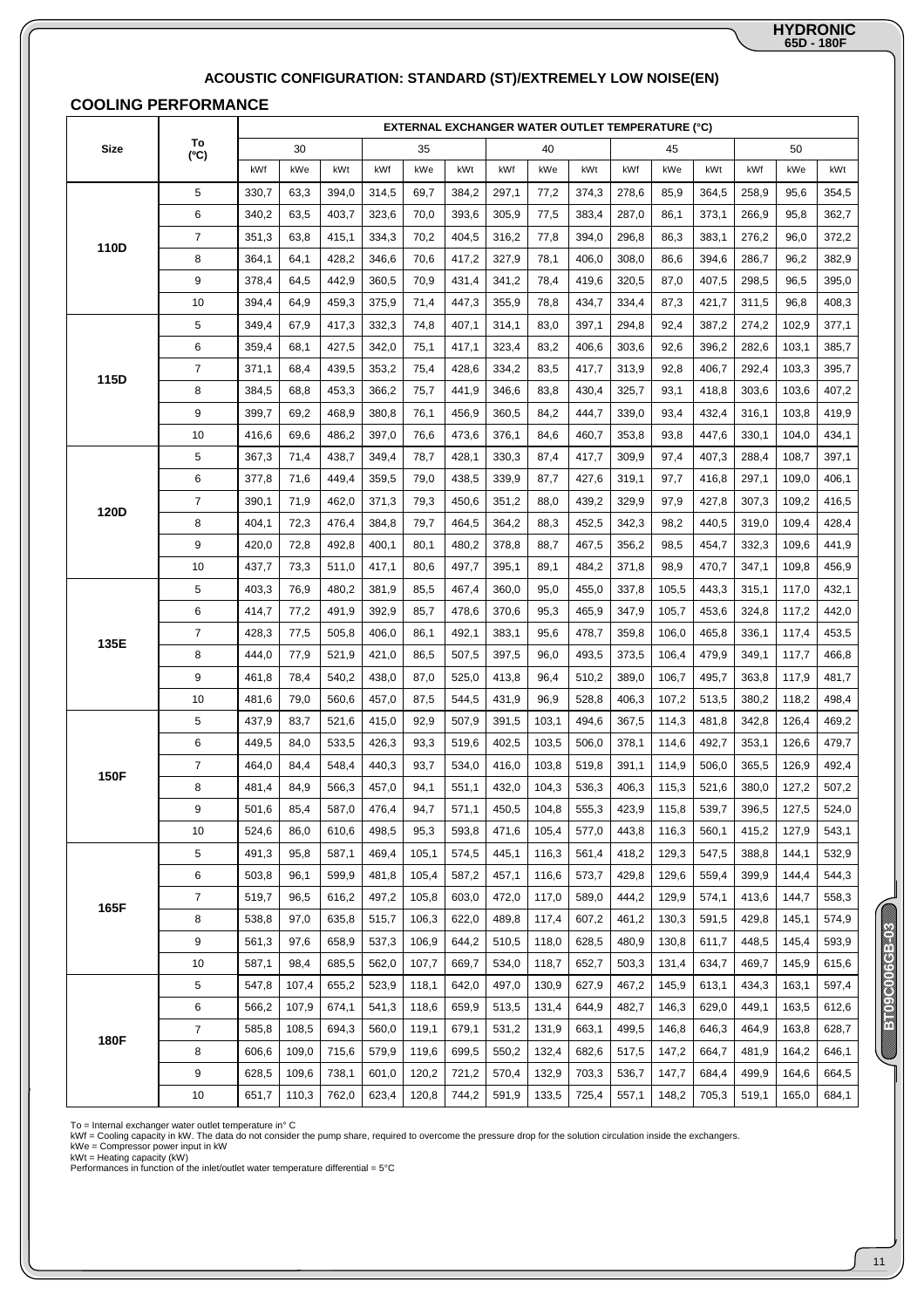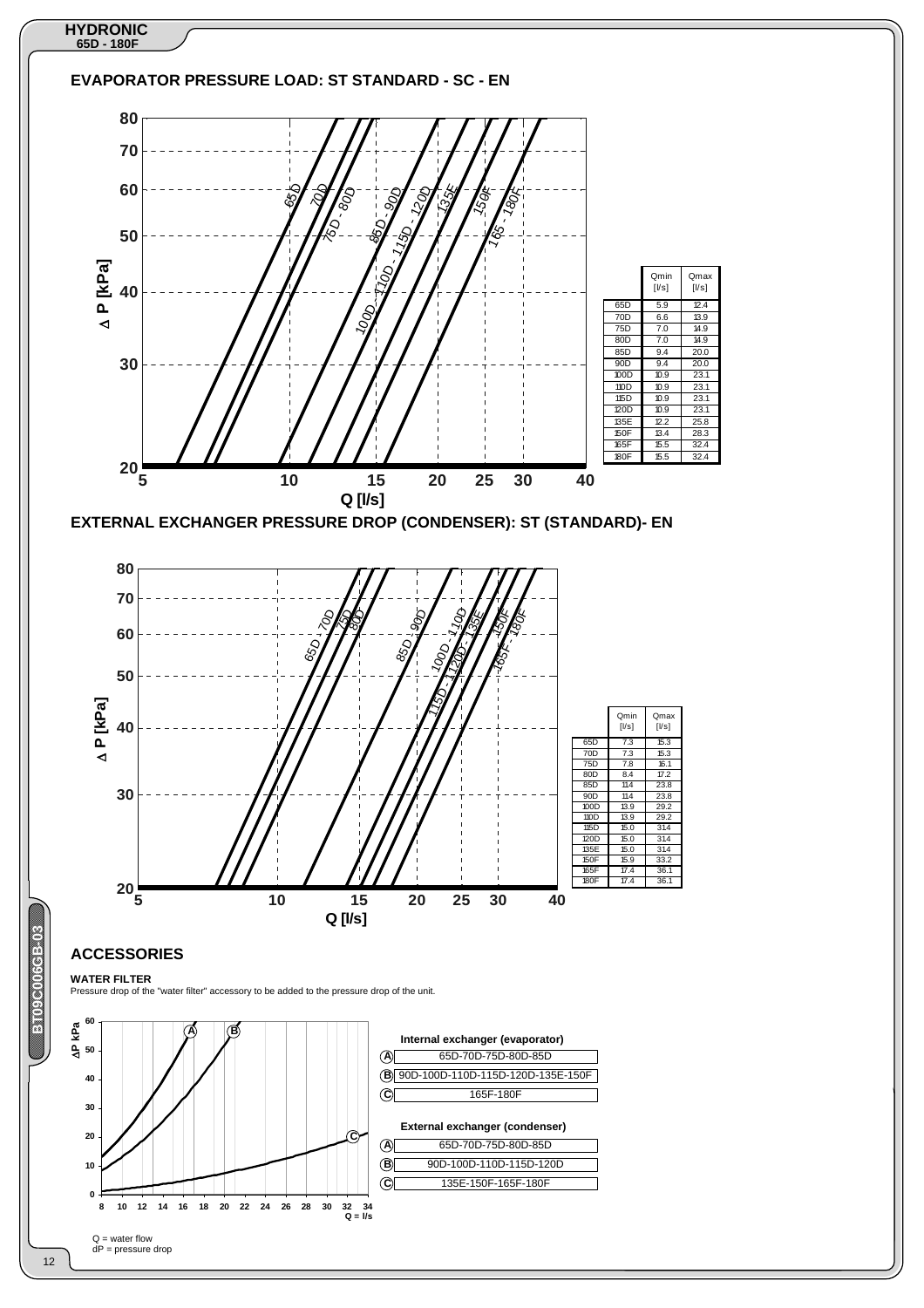

dP = pressure drop

13

**BBC0000069B** 

**ENGINE CONSIST**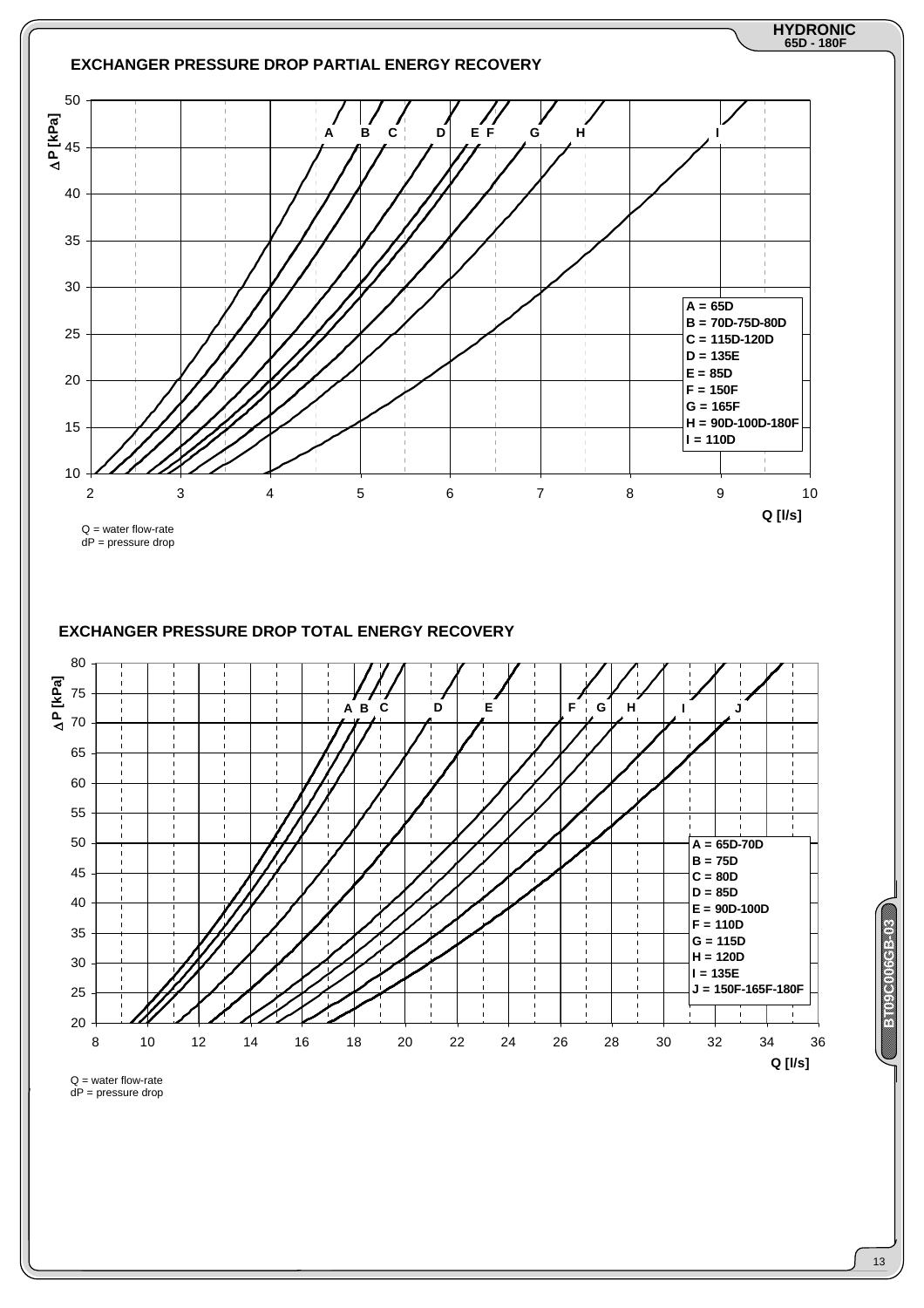# **CORRECTION FACTOR FOR ANTIFREEZE SOLUTIONS**

### **Internal exchanger (evaporator)**

| % ethylene glycol by weight                    |        | 5%     | 10%    | 15%    | 20%    | 25%     | 30%     | 35%     | 40%     |
|------------------------------------------------|--------|--------|--------|--------|--------|---------|---------|---------|---------|
| Freezing temperature                           | $\sim$ | $-2.0$ | $-3,9$ | $-6.5$ | $-8,9$ | $-11.8$ | $-15.6$ | $-19.0$ | $-23,4$ |
| Safety temperature                             | °C     | 3.0    | 1.0    | $-1.0$ | $-4.0$ | $-6,0$  | $-10.0$ | $-14.0$ | $-19,0$ |
| Cooling Capacity Factor                        | Nr     | 0.995  | 0,990  | 0,985  | 0,981  | 0,977   | 0,974   | 0,971   | 0,968   |
| Compressor input Factor                        | Nr     | 0.997  | 0,993  | 0,990  | 0,988  | 0,986   | 0,984   | 0,982   | 0,981   |
| Internal exchanger Glycol solution flow Factor | Nr     | 1.003  | .010   | 1.020  | 1.033  | .050    | 1.072   | 1.095   | 1.124   |
| Pressure drop Factor                           | Nr     | 1,029  | ,060   | 090, ا | 1.118  | ,149    | ,182    | 1,211   | 1,243   |

The correction factors shown refer to water and glycol ethylene mixes used to prevent the formation of frost on the exchangers in the water circuit during inactivity in winter.

#### **External exchanger (condenser)**

| % ethylene glycol by weight                    |    | 5%     | 10%    | 15%    | 20%    | 25%     | 30%     | 35%     | 40%     |
|------------------------------------------------|----|--------|--------|--------|--------|---------|---------|---------|---------|
| Freezing temperature                           | °C | $-2.0$ | $-3,9$ | $-6,5$ | $-8,9$ | $-11.8$ | $-15.6$ | $-19.0$ | $-23,4$ |
| Safety temperature *                           | °C | 3.0    | 1,0    | $-1,0$ | $-4,0$ | $-6,0$  | $-10.0$ | $-14.0$ | $-19,0$ |
| Cooling Capacity Factor                        | Nr | 0.995  | 0,990  | 0,985  | 0.981  | 0.977   | 0.974   | 0.971   | 0,968   |
| Compressor input Factor                        | Nr | 0.997  | 0.993  | 0,990  | 0.988  | 0.986   | 0.984   | 0.982   | 0,981   |
| Internal exchanger Glycol solution flow Factor | Nr | 1.003  | .010   | 1,020  | 1.033  | .050    | 1.072   | .095    | 1,124   |
| Pressure drop Factor                           | Nr | .029   | .060   | .090   | 1.118  | 149     | .182    | .211    | .243    |

The correction factors shown refer to water and glycol ethylene mixes used to prevent the formation of frost on the exchangers in the water circuit during inactivity in winter.

\* MAX. REDUCTION EXTERNAL EXCHANGER INLET WATER TEMPERATURE

# **FOULING CORRECTION FACTOR**

|                       |      | <b>INTERNAL EXCHANGER</b> | <b>EXTERNAL EXCHANGER</b> |                 |
|-----------------------|------|---------------------------|---------------------------|-----------------|
| $m^2$ °C/W            |      | FK1                       |                           | FK <sub>2</sub> |
| $0.44 \times 10^{-4}$ | 00,  | 00.1                      | .00                       | 1.00            |
| $0.88 \times 10^{-4}$ | 0,97 | 0.99                      | 0.97                      | 1.08            |
| $1.76 \times 10^{-4}$ | 0.94 | 0.98                      | 0.92                      | 1.05            |

F1 = Cooling capacity correction factors FK1 = Compressor power input correction factor

# **EXCHANGER OPERATING LIMITS**

|            |      | <b>INTERNAL EXCHANGER</b> |            |            | <b>EXTERNAL EXCHANGER</b> |  |  |  |
|------------|------|---------------------------|------------|------------|---------------------------|--|--|--|
|            |      | DPr                       | <b>DPw</b> | <b>DPr</b> | <b>DPw</b>                |  |  |  |
|            |      | kPa                       | kPa        | kPa        | kPa                       |  |  |  |
| CLIVET (C) | 4500 | 4500                      | 1000       | 4500       | 1000                      |  |  |  |
| PED (CE)   | 4500 | 4500                      | 1000       | 4500       | 1000                      |  |  |  |

DPr = Maximum operating pressure on refrigerant side DPw = Maximum operating pressure on water side For different approvals contact our sales office

**BE09C00063B** 

14

# **OVERLOAD AND CONTROL DEVICE CALIBRATION**

|                                                      |     | <b>OPEN</b> | <b>CLOSED</b> | <b>VALUE</b> |
|------------------------------------------------------|-----|-------------|---------------|--------------|
| High pressure switch                                 | kPa | 4050        | 3300          |              |
| Low pressure switch                                  | kPa | 450         | 600           |              |
| Low pressure switch (Brine)                          | bar | 200         | 350           |              |
| Antifreeze protection                                | °C  | 3.00        | 5.50          |              |
| High pressure safety valve                           | kPa |             |               | 4500         |
| Low pressure safety valve                            | kPa |             |               | 3000         |
| Max no. of compressor starts per hour                | Nr  |             |               | 10,00        |
| High compressor discharge temperature safety thermo- | °C  |             |               | 120          |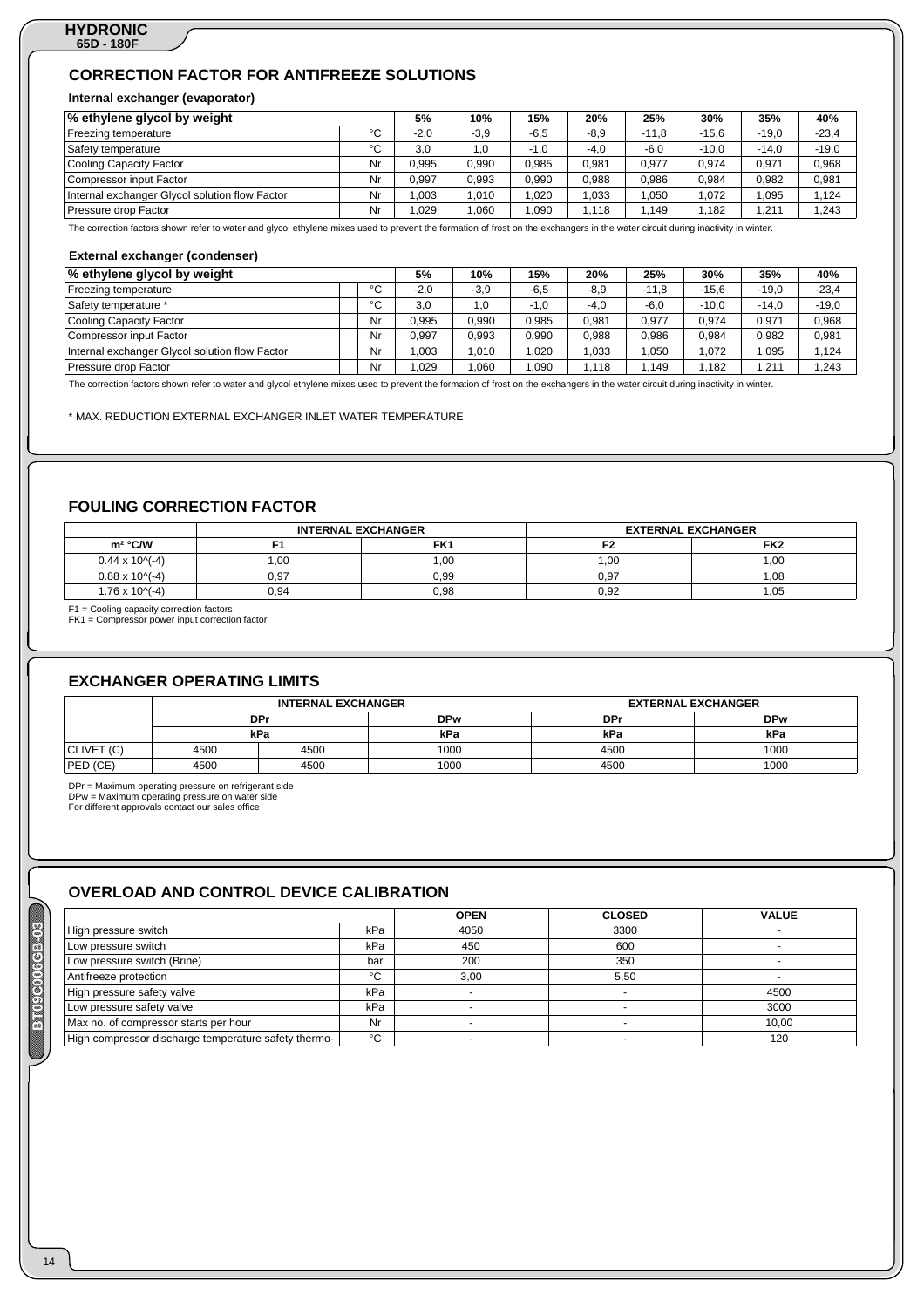

|                  |               |      | <b>ST</b> |      |      |      | EN   |      |      |
|------------------|---------------|------|-----------|------|------|------|------|------|------|
| Size             |               | 65D  | 70D       | 75D  | 80D  | 65D  | 70D  | 75D  | 80D  |
| M                | mm            | 1314 | 1323      | 1289 | 1272 | 1271 | 1293 | 1264 | 1246 |
| N                | mm            | 1233 | 1224      | 1258 | 1275 | 1276 | 1254 | 1283 | 1301 |
| O                | mm            | 404  | 398       | 402  | 399  | 404  | 399  | 402  | 400  |
| P                | mm            | 446  | 452       | 448  | 451  | 446  | 451  | 448  | 450  |
| OD               | <sub>mm</sub> | 76   | 76        | 76   | 76   | 76   | 76   | 76   | 76   |
| OD <sub>1</sub>  | mm            | 76   | 76        | 76   | 76   | 76   | 76   | 76   | 76   |
| Length           | mm            | 2547 | 2547      | 2547 | 2547 | 2547 | 2547 | 2547 | 2547 |
| Depth            | mm            | 850  | 850       | 850  | 850  | 850  | 850  | 850  | 850  |
| Height           | mm            | 1886 | 1886      | 1886 | 1886 | 1886 | 1886 | 1886 | 1886 |
| W <sub>1</sub>   | kg            | 187  | 192       | 216  | 229  | 223  | 222  | 246  | 260  |
| W <sub>2</sub>   | kg            | 398  | 422       | 423  | 423  | 410  | 440  | 442  | 440  |
| W3               | kg            | 208  | 221       | 244  | 262  | 248  | 254  | 277  | 296  |
| W4               | kg            | 444  | 485       | 477  | 484  | 457  | 504  | 498  | 501  |
| Operating weight | kg            | 1238 | 1320      | 1360 | 1397 | 1337 | 1420 | 1464 | 1496 |
| Shipping weight  | kg            | 1212 | 1292      | 1329 | 1364 | 1311 | 1392 | 1433 | 1463 |

Particular accessories, executions or versions can bring about a great variation of the mass represented here. Please contact our Technical Department.

# ENGELOUISE **BBC0000069B**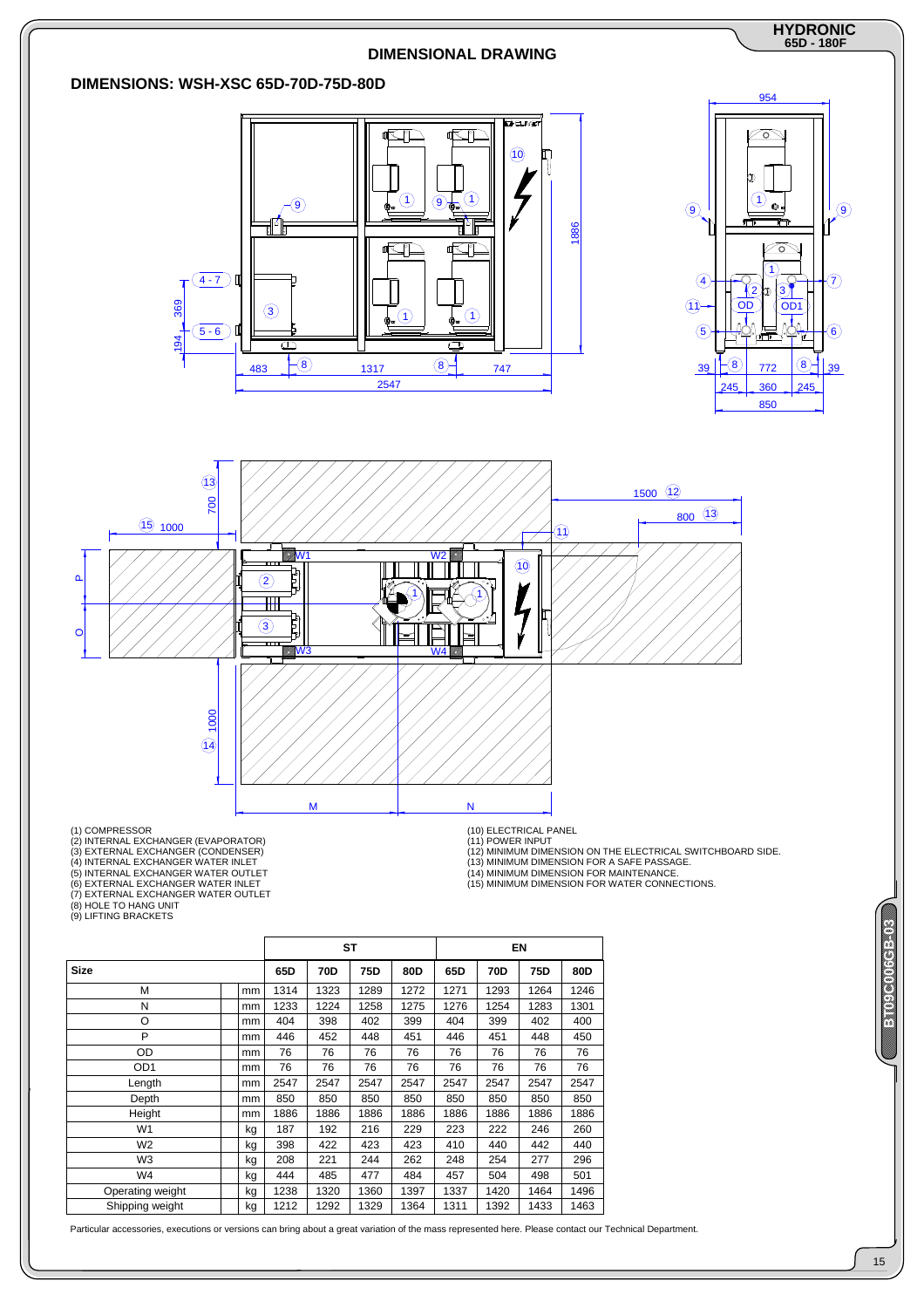

Particular accessories, executions or versions can bring about a great variation of the mass represented here. Please contact our Technical Department

16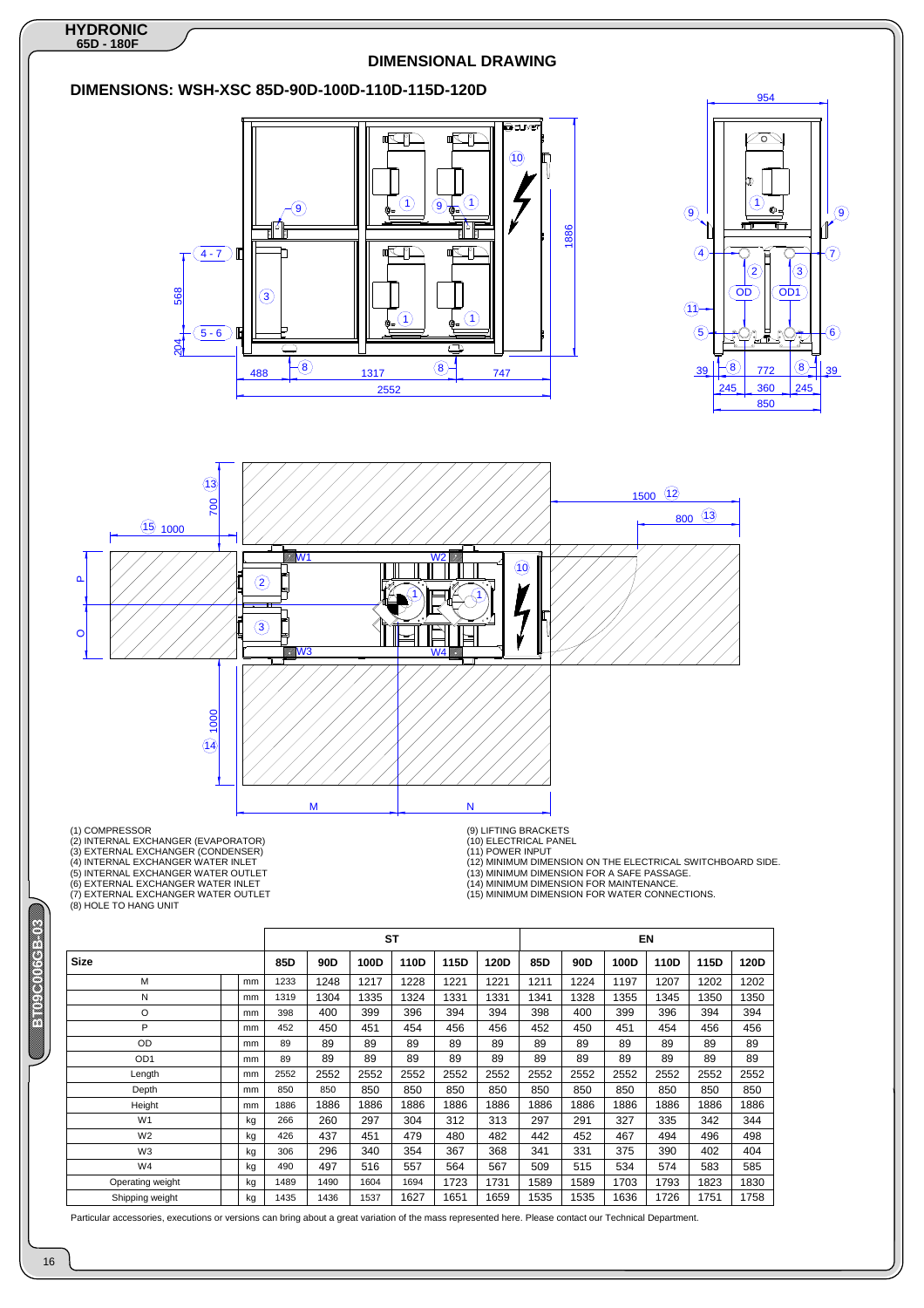

|                  |  |    | ST   |      |      | EN   |      |      |      |      |
|------------------|--|----|------|------|------|------|------|------|------|------|
| <b>Size</b>      |  |    | 135E | 150F | 165F | 180F | 135E | 150F | 165F | 180F |
| М                |  | mm | 1509 | 1464 | 1470 | 1461 | 1493 | 1459 | 1459 | 1457 |
| N                |  | mm | 1553 | 1598 | 1592 | 1601 | 1569 | 1603 | 1603 | 1605 |
| O                |  | mm | 388  | 400  | 401  | 400  | 390  | 403  | 403  | 403  |
| P                |  | mm | 462  | 450  | 449  | 450  | 460  | 447  | 447  | 447  |
| OD               |  | mm | 89   | 89   | 89   | 89   | 89   | 89   | 89   | 89   |
| OD <sub>1</sub>  |  | mm | 89   | 89   | 89   | 89   | 89   | 89   | 89   | 89   |
| Length           |  | mm | 3062 | 3062 | 3062 | 3062 | 3062 | 3062 | 3062 | 3062 |
| Depth            |  | mm | 850  | 850  | 850  | 850  | 850  | 850  | 850  | 850  |
| Height           |  | mm | 1886 | 1886 | 1886 | 1886 | 1886 | 1886 | 1886 | 1886 |
| W <sub>1</sub>   |  | kg | 398  | 496  | 523  | 527  | 434  | 536  | 560  | 567  |
| W <sub>2</sub>   |  | kg | 511  | 567  | 607  | 598  | 534  | 605  | 632  | 636  |
| W3               |  | kg | 483  | 564  | 592  | 600  | 520  | 601  | 628  | 635  |
| W4               |  | kg | 620  | 645  | 687  | 681  | 640  | 678  | 708  | 713  |
| Operating weight |  | kg | 2012 | 2272 | 2409 | 2406 | 2128 | 2419 | 2528 | 2552 |
| Shipping weight  |  | kg | 1935 | 2190 | 2325 | 2318 | 2051 | 2337 | 2444 | 2464 |

Particular accessories, executions or versions can bring about a great variation of the mass represented here. Please contact our Technical Department.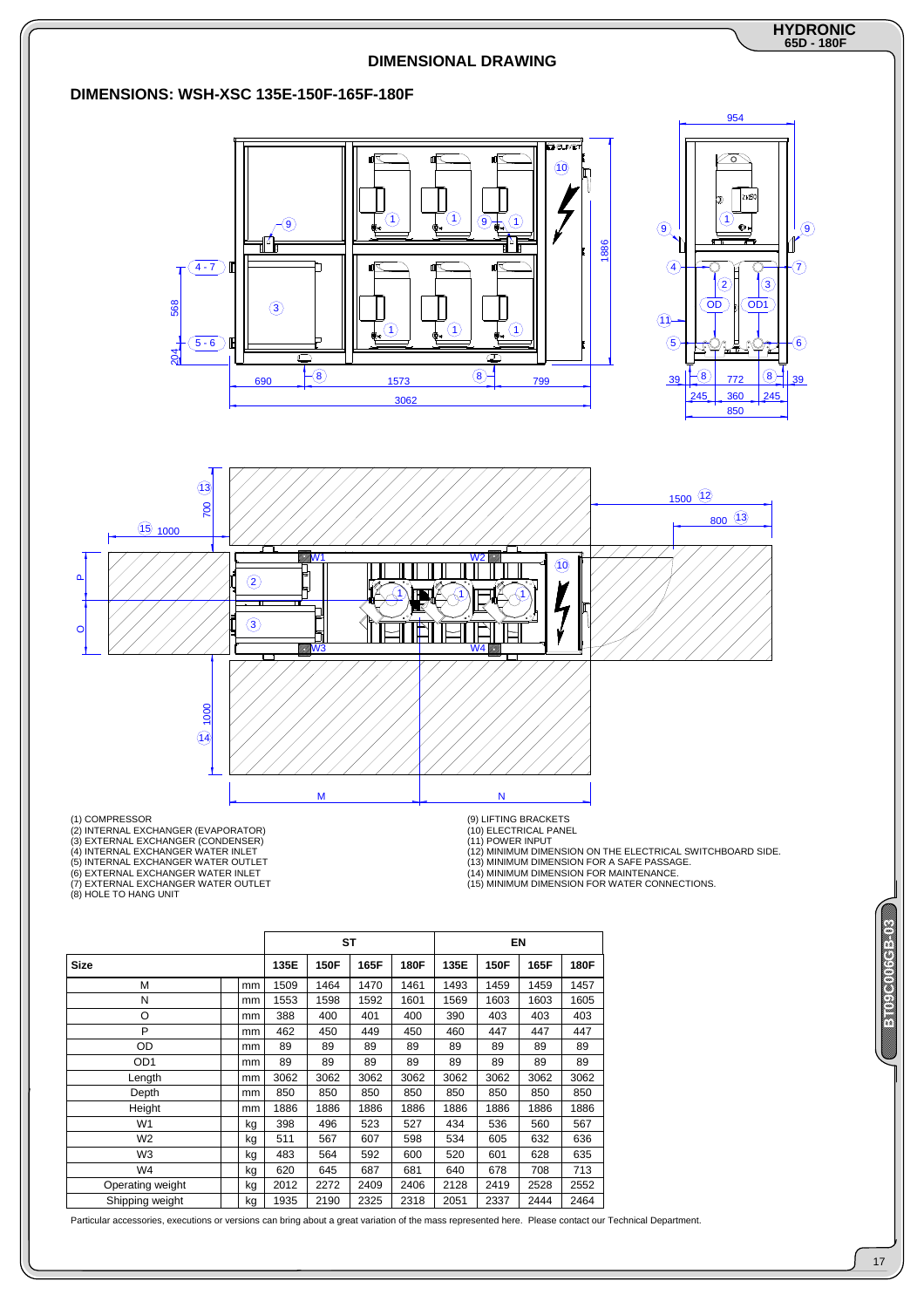

Particular accessories, executions or versions can bring about a great variation of the mass represented here. Please contact our Technical Department.

W2  $\parallel$  kg | 409 | 433 | 434 | 434 | 422 | 454 | 456 | 454 W3 | | kg | 316 | 329 | 351 | 369 | 360 | 367 | 389 | 407 W4 kg 453 493 486 492 460 506 502 504 Operating weight | | kg | 1462 | 1544 | 1584 | 1621 | 1572 | 1655 | 1699 | 1731 Shipping weight kg 1436 1516 1553 1588 1546 1627 1668 1698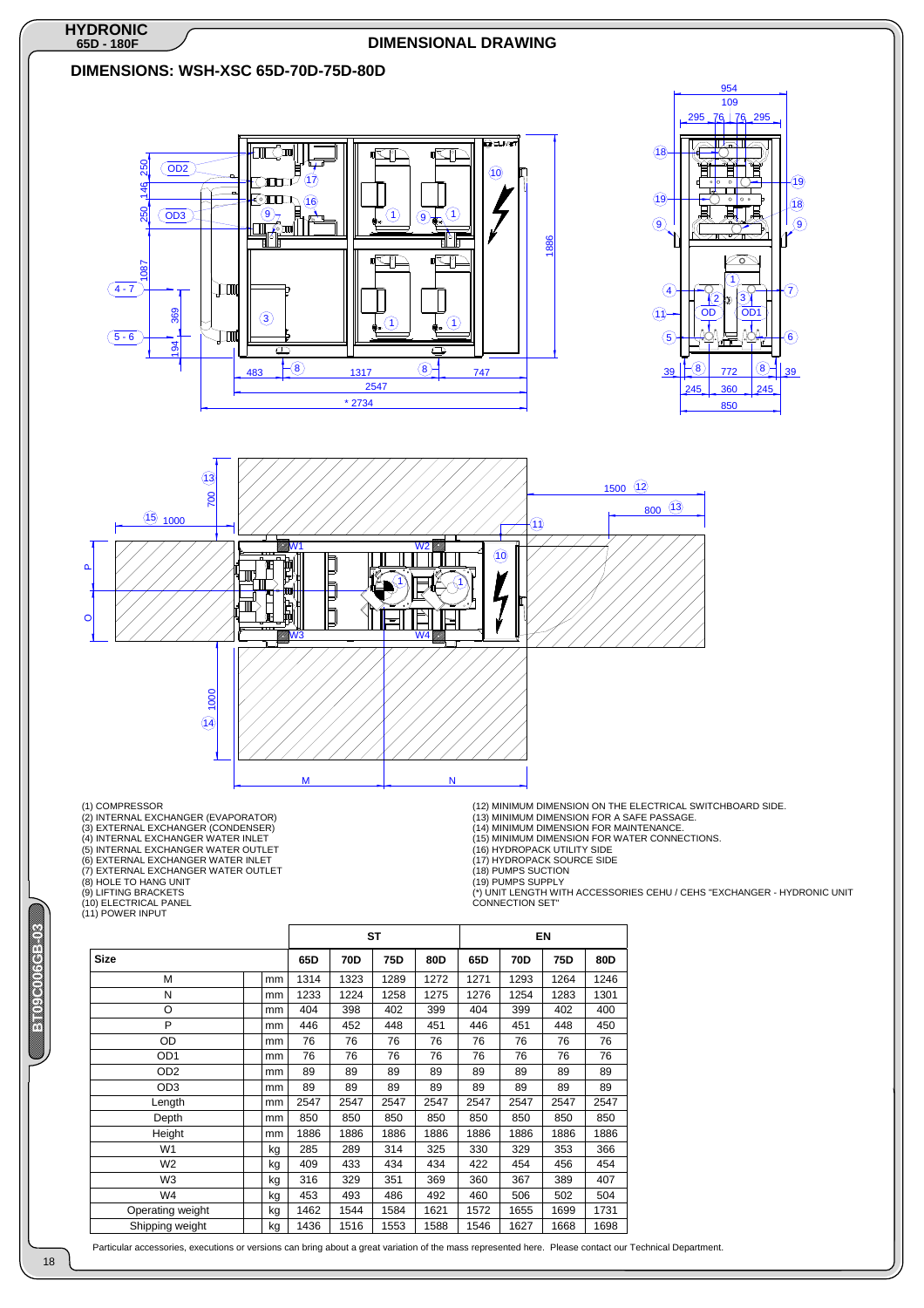

Particular accessories, executions or versions can bring about a great variation of the mass represented here. Please contact our Technical Department.

#### 19